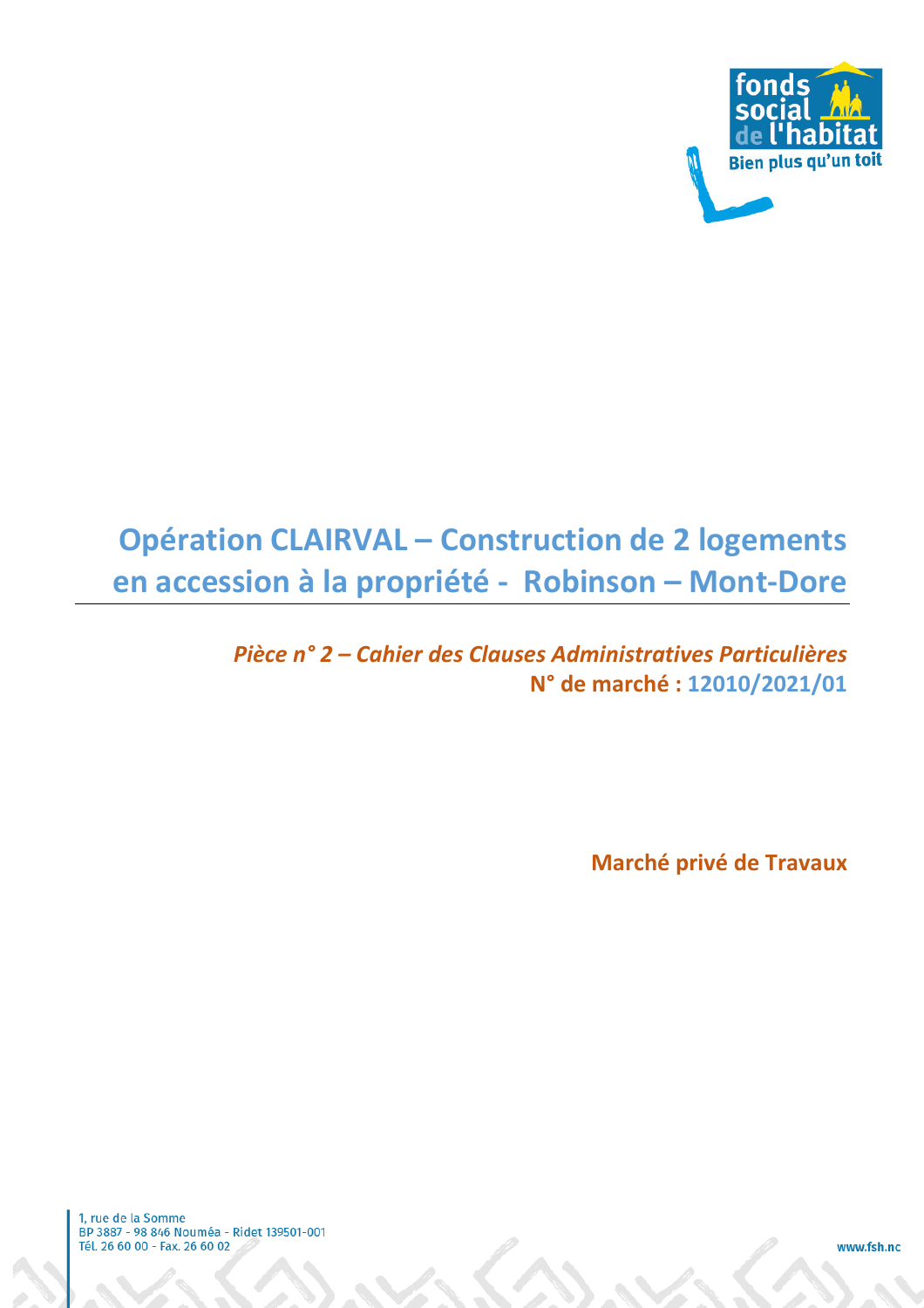## **TABLE DES MATIERES**

| 1.1 |       |                                                                                                        |  |
|-----|-------|--------------------------------------------------------------------------------------------------------|--|
| 1.2 |       |                                                                                                        |  |
| 1.3 |       |                                                                                                        |  |
| 1.4 |       |                                                                                                        |  |
| 1.5 |       |                                                                                                        |  |
| 1.6 |       |                                                                                                        |  |
| 1.7 |       |                                                                                                        |  |
|     | 1.7.1 |                                                                                                        |  |
|     | 1.7.2 |                                                                                                        |  |
| 1.8 |       |                                                                                                        |  |
|     |       |                                                                                                        |  |
|     | 1.8.2 |                                                                                                        |  |
| 1.9 |       |                                                                                                        |  |
|     | 1.9.1 |                                                                                                        |  |
|     | 1.9.2 |                                                                                                        |  |
|     | 1.9.3 | LES OBLIGATIONS DES COTRAITANTS A L'EGARD DU MANDATAIRE DU GROUPEMENT CONJOINT7                        |  |
|     |       |                                                                                                        |  |
| 2.1 |       |                                                                                                        |  |
| 2.2 |       |                                                                                                        |  |
| 2.3 |       |                                                                                                        |  |
|     |       | ARTICLE 3 - PRIX ET MODE D'EVALUATION DES OUVRAGES - VARIATION DANS LES PRIX - REGLEMENT DES COMPTES - |  |
| 3.1 |       |                                                                                                        |  |
| 3.2 |       | CONTENU DES PRIX - MODE D'EVALUATION DES OUVRAGES ET DE REGLEMENT DES COMPTES - FRAIS DES MISSIONS DU  |  |
|     |       |                                                                                                        |  |
|     | 3.2.1 |                                                                                                        |  |
|     | 3.2.2 |                                                                                                        |  |
|     | 3.2.3 |                                                                                                        |  |
|     | 3.2.4 |                                                                                                        |  |
|     | 3.2.5 |                                                                                                        |  |
|     | 3.2.6 |                                                                                                        |  |
|     |       |                                                                                                        |  |
|     | 3.2.8 |                                                                                                        |  |
| 3.3 |       |                                                                                                        |  |
|     | 3.3.1 |                                                                                                        |  |
|     | 3.3.2 |                                                                                                        |  |
|     | 3.3.3 |                                                                                                        |  |
|     | 3.3.4 |                                                                                                        |  |
|     | 3.3.5 |                                                                                                        |  |
| 3.4 |       |                                                                                                        |  |
|     | 3.4.1 |                                                                                                        |  |
|     | 3.4.2 |                                                                                                        |  |
|     | 3.4.3 |                                                                                                        |  |
|     |       |                                                                                                        |  |
| 4.1 |       |                                                                                                        |  |
|     | 4.1.1 |                                                                                                        |  |
|     | 4.1.2 |                                                                                                        |  |
|     | 4.1.3 |                                                                                                        |  |
|     | 4.1.4 |                                                                                                        |  |
| 4.2 |       |                                                                                                        |  |
|     | 4.2.1 |                                                                                                        |  |
|     | 4.2.2 |                                                                                                        |  |
|     |       |                                                                                                        |  |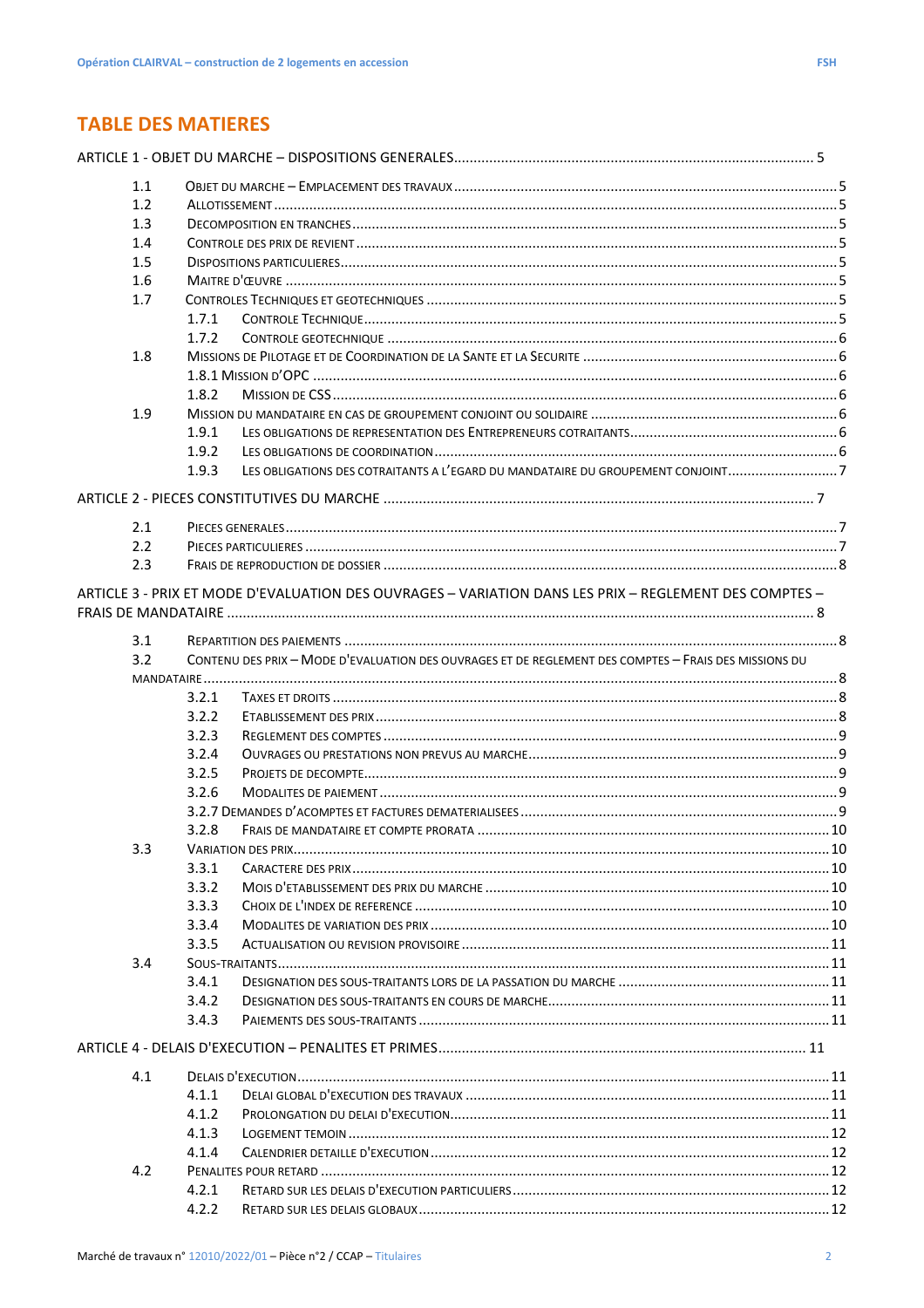$4.2.3$ 

| 10.1<br>10.2 |                                                                                                                      |  |
|--------------|----------------------------------------------------------------------------------------------------------------------|--|
|              |                                                                                                                      |  |
|              |                                                                                                                      |  |
| 9.7          | 9.6.3                                                                                                                |  |
|              | 9.6.2                                                                                                                |  |
|              | 9.6.1                                                                                                                |  |
| 9.6          |                                                                                                                      |  |
|              | 9.4.2 UNE GARANTIE PARTICULIERE PIECES ET MAIN D'ŒUVRE EST IMPOSEE POUR LES EQUIPEMENTS SUIVANTS :  19               |  |
|              |                                                                                                                      |  |
| 9.5          |                                                                                                                      |  |
| 9.4          |                                                                                                                      |  |
| 9.3          |                                                                                                                      |  |
|              | 9.2.3                                                                                                                |  |
|              | 9.2.2                                                                                                                |  |
|              | 9.2.1                                                                                                                |  |
| 9.2          |                                                                                                                      |  |
| 9.1          |                                                                                                                      |  |
|              |                                                                                                                      |  |
| 8.5          |                                                                                                                      |  |
| 8.4          |                                                                                                                      |  |
| 8.3          |                                                                                                                      |  |
| 8.2          | FRAIS DE CHANTIER A CHARGE DU LOT 01 GROS-ŒUVRE OU DU MANDATAIRE DU GROUPEMENT17                                     |  |
| 8.1          |                                                                                                                      |  |
|              |                                                                                                                      |  |
| 7.2          |                                                                                                                      |  |
| 7.1          |                                                                                                                      |  |
|              |                                                                                                                      |  |
|              |                                                                                                                      |  |
|              |                                                                                                                      |  |
| 6.4          | 6.3.3.<br>PRISE EN CHARGE, MANUTENTION, ET CONSERVATION PAR LE CONTRACTANT GENERAL DES MATERIAUX ET PRODUITS FOURNIS |  |
|              | 6.3.2.                                                                                                               |  |
|              | 6.3.1.                                                                                                               |  |
| 6.3          | CARACTERISTIQUES, QUALITES, VERIFICATIONS, ESSAIS, EPREUVES DE MATERIAUX ET PRODUITS  16                             |  |
| 6.2          |                                                                                                                      |  |
| 6.1          |                                                                                                                      |  |
|              | ARTICLE 6 - PROVENANCE - QUALITE - CONTROLE ET PRISE EN CHARGE DES MATERIAUX ET PRODUITS 16                          |  |
|              |                                                                                                                      |  |
| 5.6          |                                                                                                                      |  |
| 5.5          |                                                                                                                      |  |
| 5.4          |                                                                                                                      |  |
| 5.2<br>5.3   |                                                                                                                      |  |
| 5.1          |                                                                                                                      |  |
|              |                                                                                                                      |  |
|              |                                                                                                                      |  |
|              |                                                                                                                      |  |
|              |                                                                                                                      |  |
| 4.5          |                                                                                                                      |  |
| 4.4          |                                                                                                                      |  |
| 4.3          |                                                                                                                      |  |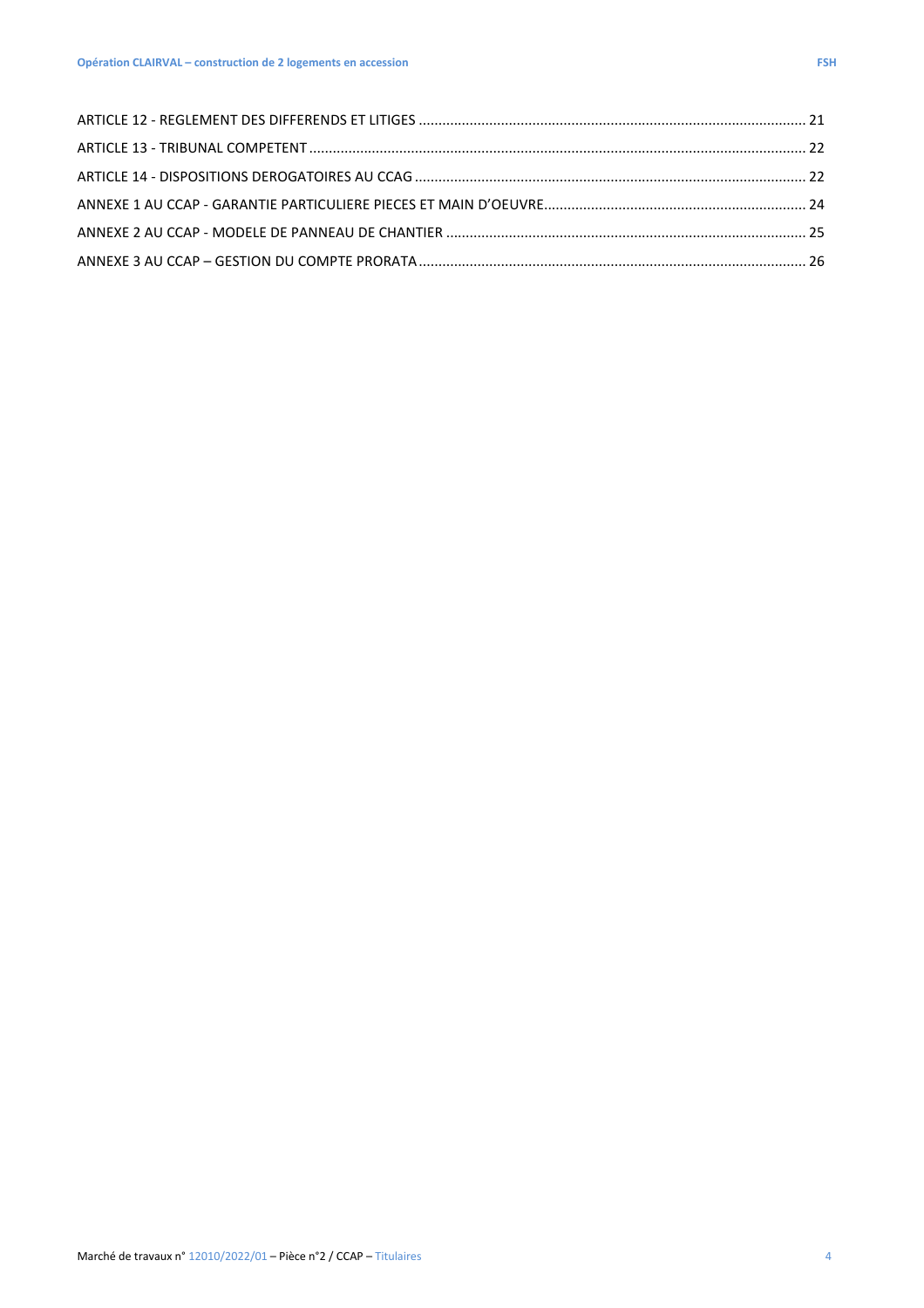#### **1.1 Objet du marché – Emplacement des travaux**

L'objet du marché et l'emplacement des travaux sont définis à l'article 3 de l'acte d'engagement.

La description des ouvrages et leurs spécifications techniques sont indiquées dans les Cahiers des Clauses Techniques Particulières (CCTP).

#### **1.2 Allotissement**

Les travaux sont répartis en **12** lots définis ci-après :

| <b>Répartition des lots</b> |                                                |  |
|-----------------------------|------------------------------------------------|--|
| $n^{\circ}$                 | désignations                                   |  |
| 01                          | <b>FONDATIONS PROFONDES - GROS ŒUVRE</b>       |  |
| 02                          | <b>VRD/TERRASSEMENTS/CLOTURES</b>              |  |
| 04                          | <b>COUVERTURE TOLE / CHARPENTE METALLIQUE</b>  |  |
| 10                          | <b>PEINTURE</b>                                |  |
| 13                          | <b>ELECTRICITE / TELEPHONE / TELEDIFFUSION</b> |  |
| 14                          | <b>PLOMBERIE / SANITAIRES</b>                  |  |
| 15                          | <b>MENUISERIES EXTERIEURES ALUMINIUM</b>       |  |
| <b>16A</b>                  | <b>MENUISERIES INTERIEURES BOIS</b>            |  |
| <b>16B</b>                  | <b>MEUBLES CUISINES &amp; SDE</b>              |  |
| 19                          | <b>REVETEMENT SOLS ET MURS EN CARRELAGE</b>    |  |
| 22                          | <b>PLATRERIE</b>                               |  |
| 27                          | <b>PRODUCTION ECS PHOTOVOLTAIQUE</b>           |  |

#### **1.3 Décomposition en tranches**

Les travaux seront réalisés en **1 tranche ferme.** 

Le contenu de chaque tranche est défini à l'article 3 de l'acte d'engagement.

#### **1.4 Contrôle des prix de revient**

A tout moment, le Maître d'œuvre pourra demander à l'entrepreneur ses sous-détails de prix.

#### **1.5 Dispositions particulières**

Un constat contradictoire d'état des lieux des ouvrages de Voirie et Réseaux Divers existants en limite du lot sera établi avant l'ouverture de chantier pour éviter toute contestation ultérieure. Ce constat sera établi par le MO.

#### **1.6 Maître d'œuvre**

La Maîtrise d'œuvre est spécifiée à l'acte d'engagement. La mission confiée au Maître d'œuvre durant ce chantier, de type M1 avec PEO partiels, est composée comme suit :

- Etude de synthèse, PEO VRD
- VISA des documents d'exécution
- Direction et règlement des travaux
- Assistance aux opérations de réception
- Suivi du parfait achèvement

## **1.7 Contrôles Techniques et géotechniques**

#### **1.7.1 Contrôle Technique**

La souscription d'une police d'assurance décennale nécessite l'intervention d'un bureau de contrôle technique agréé. Les honoraires relatifs à ce contrat sont compris dans le présent marché mais pourront être réglés directement par le MO. Le Bureau de Contrôle choisi par le MO est : la société SOCOTEC.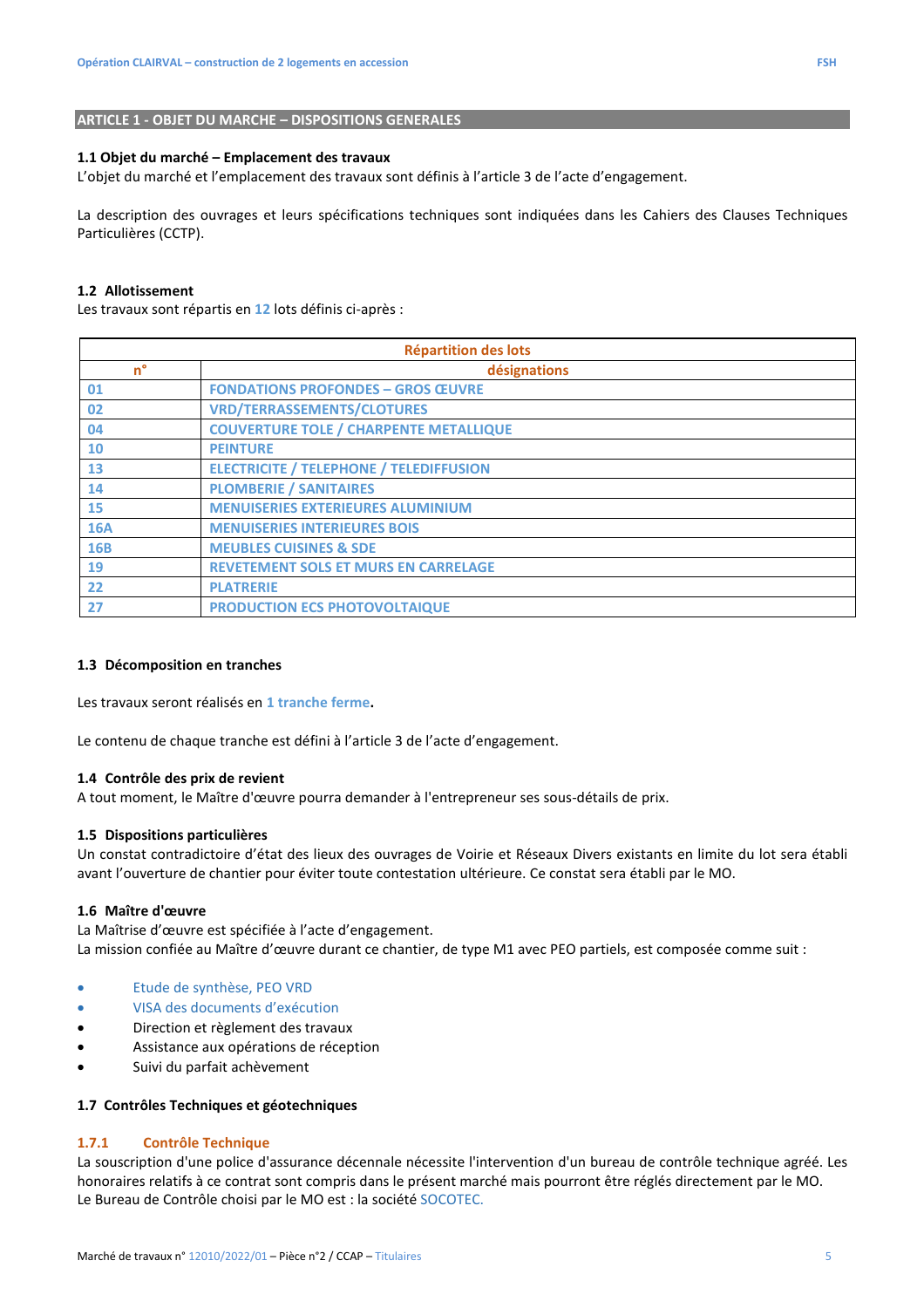#### **1.7.2 Contrôle géotechnique**

Une mission géotechnique de type G4, suivi d'exécution des travaux de terrassements et des fondations, a été confiée au bureau d'études : la société LBTP.

#### **1.8 Missions de Pilotage et de Coordination de la Santé et la Sécurité**

#### **1.8.1 Mission d'OPC**

Quand le marché de travaux n'est pas confié à un groupement d'entreprises, la mission d'ordonnancement, de pilotage et de coordination (OPC), ainsi que la gestion du compte prorata, sont confiées directement par le MO à un prestataire externe.

Dans le cas du présent marché, la mission d'OPC est confiée à la société :

#### **1.8.2 Mission de CSS**

Sans objet

#### **1.9 Mission du mandataire en cas de groupement conjoint ou solidaire**

La mission du mandataire comprend notamment les obligations décrites ci-après.

#### **1.9.1 Les obligations de représentation des Entrepreneurs cotraitants**

Le mandataire du groupement a les obligations suivantes de représentation des entrepreneurs cotraitants, vis-à-vis notamment du MO et du maître d'œuvre, pour l'exécution du marché :

- 1. Transmission avec les directives appropriées dans les délais les plus courts, au membre concerné du groupement, de toutes instructions, notes, plans, directives, ordres de service, etc... émanant du MO et/ou du maître d'œuvre.
- 2. Centralisation et présentation des états navettes, mémoires des différents membres et modalités de traitement des différends.
- 3. Transmission au maître d'œuvre après analyse et avis pour information, de toutes autres communications (mémoires, réserves, réclamations, etc...) émanant d'un membre.
- 4. Transmission au maître d'œuvre des plans d'exécution des ouvrages pour approbation ou visa.
- 5. Transmission au maître d'œuvre et/ou au MO des demandes d'acceptation et d'agrément des conditions de paiement des sous-traitants émanant des membres.
- 6. Transmission en temps voulu de toutes informations nécessaires à la réception des travaux des membres et à la levée des réserves éventuelles.
- 7. Représentation de chacun des cotraitants en cas de contestation notamment avec le MO et/ou le maître d'œuvre.
- 8. Transmission au maître d'œuvre des projets de décompte, de la répartition des pénalités entre les cotraitants ; dans l'attente, les pénalités étant retenues en totalité au mandataire.

#### **1.9.2 Les obligations de coordination**

Le mandataire du groupement conjoint ou solidaire devra :

- 1. Assurer, sous sa responsabilité, les missions de coordination notamment techniques au sein du groupement c'est-àdire :
	- Centraliser et mettre en cohérence les éléments des calendriers détaillés des membres du groupement pour transmission au maître d'œuvre.
	- Transmettre aux membres du groupement les informations de toutes natures, données par le maître d'œuvre, relatives notamment au contrôle et à la mise en application du calendrier relatif aux différents ouvrages du groupement.
	- Veiller au respect des principes d'organisation des installations de chantier définis par le maître d'œuvre.
	- Veiller au respect des dispositions relatives à la protection de l'environnement par les différentes entreprises,
	- Mettre en concordance les méthodes et les processus d'exécution des ouvrages de chacun des entrepreneurs.
	- Coordonner les études d'exécution des ouvrages de chacun des intervenants.
	- Assurer la coordination de l'établissement du Dossier de Récolement des ouvrages exécutés.
- 2. Suivre l'application des dispositions du marché par les différents intervenants du groupement et provoquer l'étude de solutions à apporter aux difficultés qui entraveraient l'exécution des travaux.
- 3. Gérer les interfaces de chantier et en supporter les coûts (études, travaux).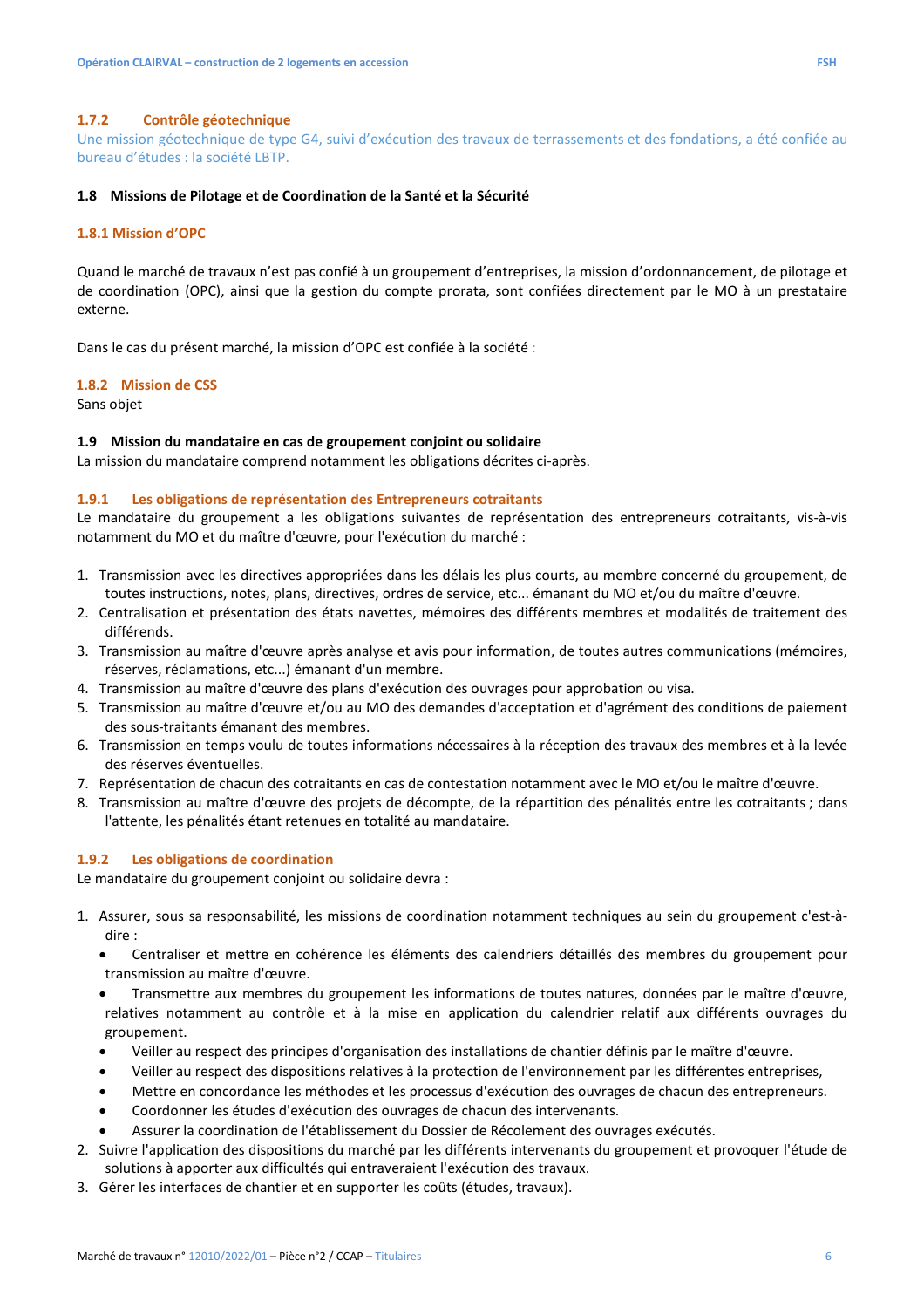- 4. Assurer la coordination avec des intervenants extérieurs en interférence avec ce marché ; en particulier, dans le cas de travaux effectués sur le même site au cours de la même période.
- 5. Assurer la coordination des différentes entreprises en matière d'Hygiène et de Sécurité.
- 6. Assurer la coordination en matière de qualité entre les cotraitants.
- 7. Assurer la coordination des différents cotraitants en matière de protection de l'environnement.
- 8. Assurer les interfaces de chantier avec les services d'exploitation.

#### **1.9.3 Les obligations des cotraitants à l'égard du mandataire du groupement conjoint**

Chaque membre du groupement devra :

- 1. Désigner un représentant qualifié, muni des pouvoirs nécessaires pour prendre toutes décisions utiles, assister aux réunions d'études, de coordination ou de chantier.
- 2. Fournir au mandataire, pour transmission au MO et au maître d'œuvre, tout document prévu au marché du groupement.
- 3. Faire connaître l'état d'avancement des tâches des travaux dont ils sont attributaires (études, fabrications, mise en œuvre, etc.) pour les nécessités de la planification et de son suivi.
- 4. Respecter, en cas de sous-traitance, la loi du 31/12/1975 et en particulier, remettre en temps utile au mandataire, les demandes d'acceptation des sous-traitants et l'agrément de leurs conditions de paiement, pour transmission au maître d'œuvre et/ou au MO.

#### **ARTICLE 2 - PIECES CONSTITUTIVES DU MARCHE**

#### **2.1 Pièces générales**

Les documents applicables sont ceux en vigueur au premier jour du mois de la date de remise des offres :

- Le Cahier des Clauses Administratives Générales (CCAG) applicables aux marchés privés de travaux selon la norme NF P03-001, et toutes pièces auxquelles il fait référence.
- Le Cahier des Clauses Techniques Générales (CCTG) applicables aux marchés publics de travaux et toutes pièces auxquelles il fait référence
- Toutes normes françaises en vigueur, ou lorsqu'elles existent toutes normes en vigueur en Nouvelle-Calédonie, énumérées ou non dans le CCTP
- Code du travail de la Nouvelle-Calédonie
- Code de l'environnement de la Province concernée

#### **2.2 Pièces particulières**

Les pièces particulières constituant le marché sont les suivantes, dans l'ordre de prévalence décroissant :

- L'Acte d'engagement (AE) et ses annexes éventuelles
- Le Cahier des Clauses Administratives Particulières (CCAP) et ses annexes éventuelles (SOPAQ, SOGED, SOPRE, PGC, etc.)
- Le Cahier des Clauses Techniques Particulières (CCTP)
- L'Etat des Prix Forfaitaires (E.P.F.)
- Le Bordereau des Prix Unitaires (B.P.U.)
- L'étude de faisabilité géotechnique
- Le planning prévisionnel d'exécution des travaux
- Le dossier des plans établis par le Maître d'œuvre

#### **Pièces annexes :**

- L'offre remise par le soumissionnaire dans le cadre de la consultation
- Le Détail Estimatif des Travaux Réglés au Métré (DETRM)
- La Décomposition du Prix Global et forfaitaire (D.P.G.F.)

Cette dernière pièce ne fait pas partie intégrante du marché et n'est pas signée par le MO. Sa présence en annexe ne peut servir à l'entrepreneur pour se prévaloir d'erreur ou d'omission dans les métrés de travaux.

Les prix figurant dans la D.P.G.F. pourront, le cas échéant, servir à l'évaluation des travaux ordonnés en plus ou en moins.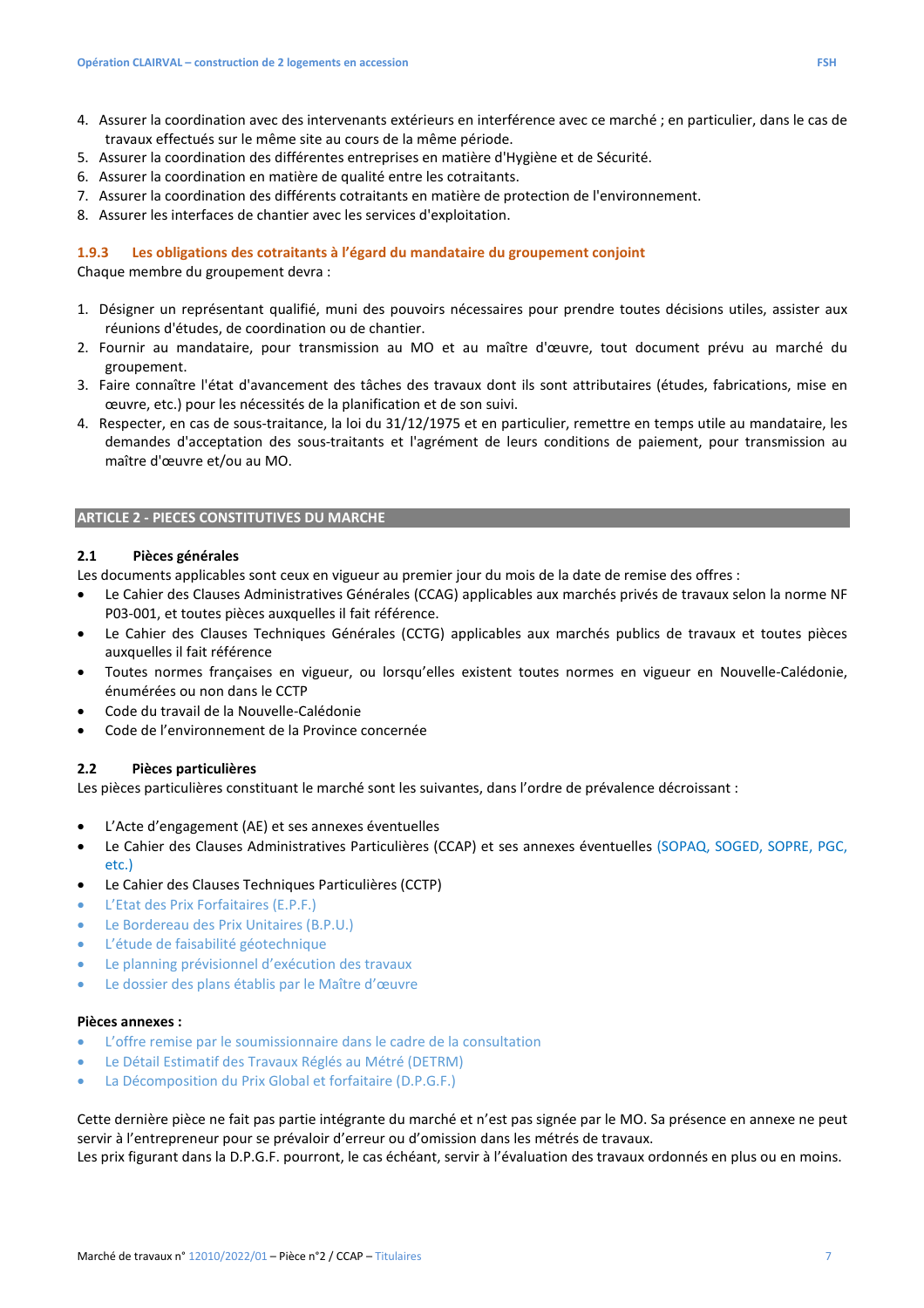#### **2.3 Frais de reproduction de dossier**

Le mandataire du groupement ou le titulaire du lot Gros-Œuvre se verra confier l'original du marché et devra le reproduire à ses frais en quatre (4) exemplaires en papier et un (1) exemplaire au format PDF répartis comme suit :

- L'original, 1 copie papier et 1 copie numérique pour le MO ;
- 1 copie pour le maître d'œuvre ;
- 1 copie pour l'OPC ;
- 1 copie pour le bureau de contrôle.

L'ensemble de ces dossiers est remis au MO.

Chaque entrepreneur devra se procurer à ses frais copie des pièces l'intéressant (CCAP, CCTP, DPGF, BPU, DE, note de sécurité, bordereau des plans, rapport de sol, calendrier prévisionnel d'exécution des travaux, etc.) ainsi que les plans listés dans le bordereau des plans.

Ces dispositions sont également applicables pour la reproduction des éventuels avenants qui pourront être passés ultérieurement.

#### **ARTICLE 3 - PRIX ET MODE D'EVALUATION DES OUVRAGES – VARIATION DANS LES PRIX – REGLEMENT DES COMPTES – FRAIS DE MANDATAIRE**

#### **3.1 Répartition des paiements**

L'Acte d'Engagement indique cette répartition.

**3.2 Contenu des prix – Mode d'évaluation des ouvrages et de règlement des comptes – Frais des missions du mandataire** 

#### **3.2.1 Taxes et droits**

Les opérateurs de logements sociaux sont exonérés de TGC. Egalement l'article Lp 488 de la loi de pays n°2016-14 du 30 septembre 2016 fixe les conditions d'exonération de la TGC pour les opérations de construction entrant dans le champ d'application du Lp 284 à Lp 286 du code des impôts.

Le FSH/FCH fournira aux entreprises à leur demande, l'agrément du gouvernement ouvrant le bénéfice des dispositifs Lp 284 à Lp 286 du code des impôts.

Les autres taxes et droits sont réputés inclus selon la réglementation en vigueur à la date de remise des offres.

Toutefois, le FSH peut être amené à réaliser des opérations soumises aux taux normaux de TGC. Dans ce cas les précisions seront apportées dans l'acte d'engagement.

#### **3.2.2 Etablissement des prix**

Les prix sont établis conformément à l'article 9 du CCAG.

Les dimensions des ouvrages seront calculées en considérant comme normalement prévisibles les intempéries et autres phénomènes naturels indiqués ci-après, lorsqu'ils ne dépassent pas les intensités limites suivantes :

- pluie 200 mm en 24 heures
- vents 204 km/h

Le montant du marché représente la valeur des constructions, fournitures et travaux d'installation et de mise en ordre de marche d'après les descriptifs et les plans de conception, y compris toutes dépenses annexes ci-après, ainsi que les dessins d'exécution, les métrés, attachements, situations, les détails et les finitions considérés comme faisant partie des règles de l'art sans qu'il soit besoin de les décrire plus explicitement.

Les prix du marché sont réputés comprendre toutes les sujétions et toutes les dépenses nécessaires à la réalisation totale et définitive des ouvrages.

En particulier l'entreprise ne pourra élever aucune réclamation du fait de l'exécution sur le même site, de travaux attribués à d'autres entreprises, et devra assurer la protection du matériel installé par celles-ci vis-à-vis des nuisances occasionnées par ses propres travaux.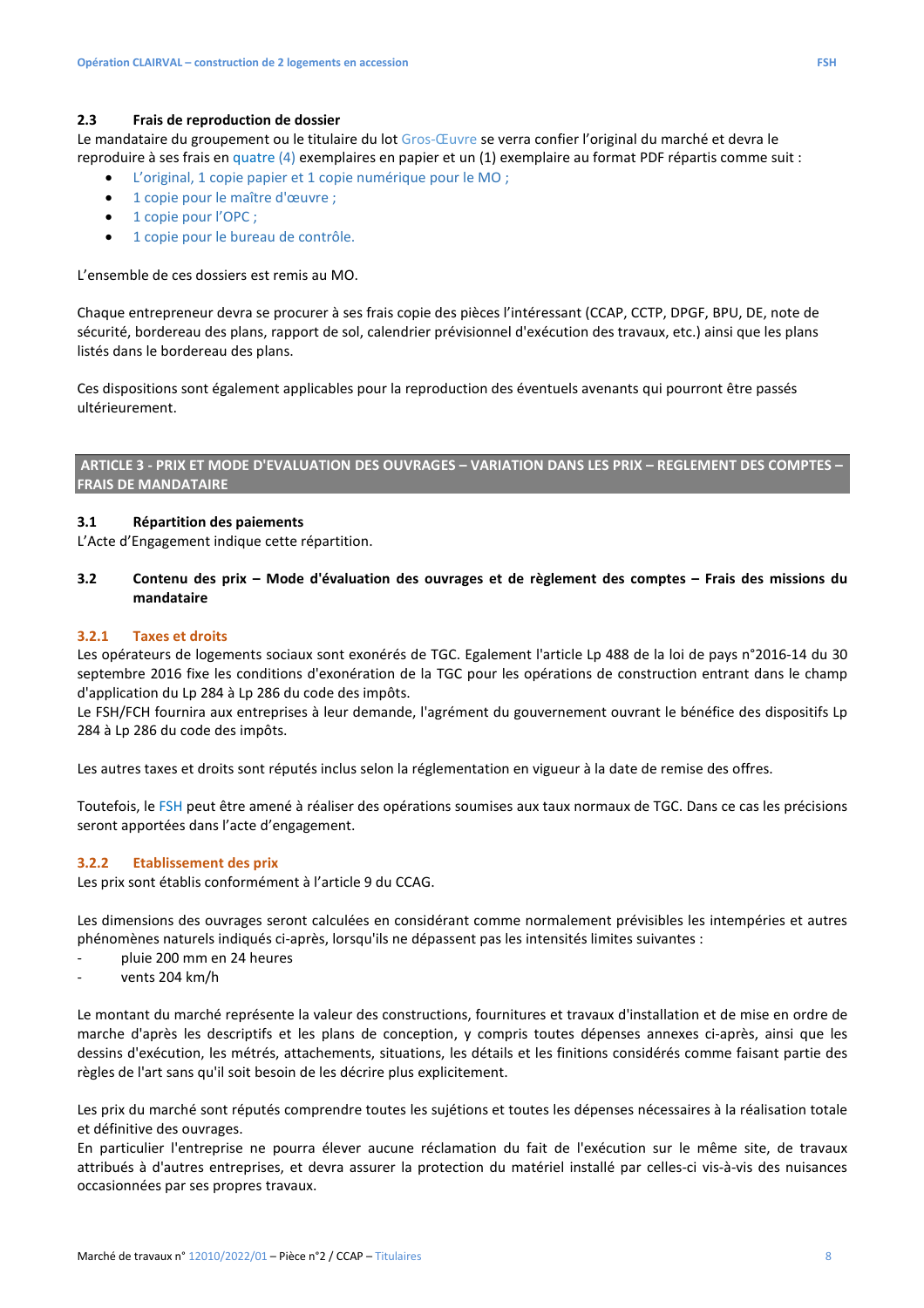A tout moment, le maître d'œuvre peut demander notamment par : ordre de service, PV de réunion de chantier, etc… leurs sous-détails de prix aux entreprises qui devront les lui fournir dans le délai indiqué, sous peine de pénalités journalières de 20.000 F par jour calendaire de retard.

#### **3.2.3 Règlement des comptes**

#### *Ouvrages réglés à prix forfaitaires*

Les ouvrages seront réglés par des prix forfaitaires dont le libellé est donné dans le cadre de décomposition du prix global et forfaitaire (DPGF).

La Décomposition du Prix Global et Forfaitaire proposée et acceptée par l'entrepreneur constitue un avant-métré forfaitaire.

Les divergences éventuelles relevées en cours d'exécution par rapport aux quantités figurant à ce document, sans que ces variations résultent d'ordres exprès du MO, de même que les erreurs qui pourraient être décelées dans les calculs ayant fixé le prix forfaitaire ne peuvent en aucun cas conduire à une modification de celui-ci.

#### *Variation des quantités des lots au forfait*

Lorsque des travaux ordonnés par le Maître d'œuvre en accord avec le MO modifient l'importance de certaines natures d'ouvrages, la DPGF servira à calculer les montants des plus ou moins-values.

Le prix est rectifié par application des prix unitaires de la DPGF. A défaut, de nouveaux prix seront établis comme le prescrit le CCAG.

S'il advenait qu'une variation des quantités commandées entraine une variation à la baisse du montant total du marché de plus de quinze pour cent (15%), les parties conviennent de se rencontrer afin d'évoquer la situation et éventuellement la mise en place d'une indemnité compensatrice qui ne saurait excéder en aucun cas cinq pour cent (5%) du seul montant de la variation de la masse des travaux.

#### *Ouvrages au métré*

Les ouvrages seront réglés par application aux quantités réellement exécutées et contrôlées des prix figurant au bordereau des prix unitaires (BPU).

#### *Variation des quantités des lots au métré*

S'il advenait qu'une variation des quantités commandées entraine une variation à la baisse du montant total du marché de plus de vingt-cinq pour cent (25%), les parties conviennent de se rencontrer afin d'évoquer la situation et éventuellement la mise en place d'une indemnité compensatrice qui ne saurait excéder en aucun cas cinq pour cent (5%) du seul montant de la variation de la masse des travaux.

#### **3.2.4 Ouvrages ou prestations non prévus au marché**

Lorsque des travaux supplémentaires doivent être réalisés par l'entrepreneur sur ordre du MO, les travaux ne seront exécutés qu'après notification par ordre de service de ce dernier.

#### **3.2.5 Projets de décompte**

Les projets de décompte sont présentés conformément aux articles 19.4 et 19.5 du CCAG. Les modalités particulières sont précisées à l'article 5.6 du présent CCAP.

#### **3.2.6 Modalités de paiement**

Les paiements seront effectués par virement bancaire dans le respect des délais légaux applicables en Nouvelle-Calédonie et après remise par le contractant d'une facture ou situation en bonne et due forme.

Le service comptabilité du FSH/FCH procède mensuellement à deux cessions de règlements.

Toute erreur ou omission relevée sur une facture ou situation qui obligerait le FSH/FCH à refuser le document décalerait d'autant le délai de règlement sans que le FSH/FCH ne puisse en être tenu pour responsable.

#### **3.2.7 Demandes d'acomptes et factures dématérialisées**

Les demandes d'acompte sont établies par le titulaire exclusivement selon le modèle du FSH/FCH.

Les demandes d'acompte et les factures signées par le titulaire, et visées par le MOE et l'OPC, sont transmises au MO au format électronique (format PDF) à l'adresse courriel suivante : **operationsfactures@fsh.nc**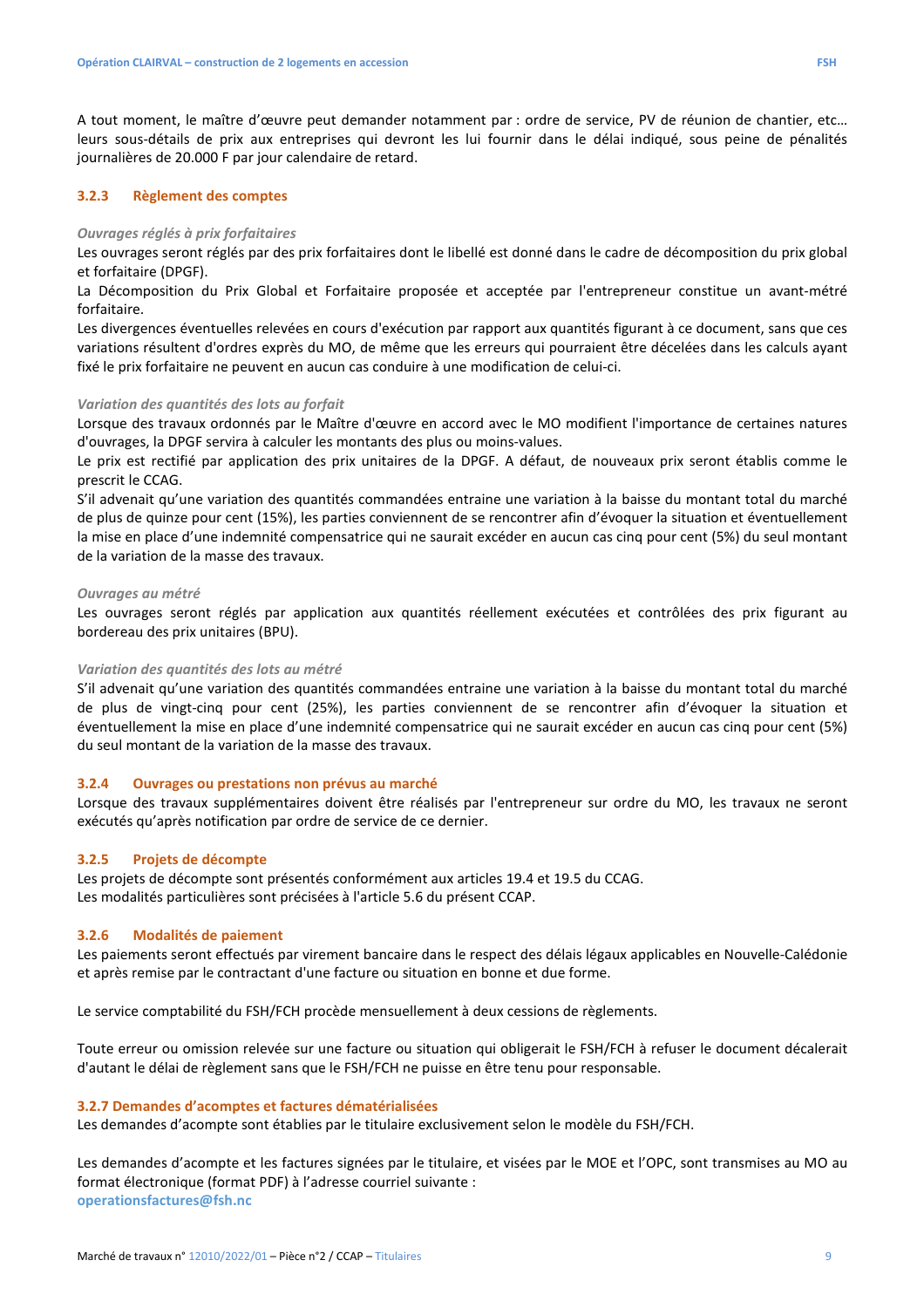Attention pour être recevable chaque courriel ne devra contenir qu'un seul décompte ou facture.

Le fichier PDF de la demande d'acompte ou de la facture est dénommé comme suit : **12010-01-N°PosteDépense-NomFournisseur-N°Décompte** 

Tout décompte ou facture non conforme ou contenant des erreurs sera renvoyé au titulaire qui en accepte les conséquences en termes de délais de paiement.

#### **Entreprise titulaire de plusieurs lots**

L'entreprise doit présenter autant de décomptes que de lots dont elle est titulaire.

#### **3.2.8 Frais de mandataire et compte prorata**

Les éventuels frais de mandataire et de compte prorata sont réputés inclus dans le montant du marché.

#### **3.3 Variation des prix**

#### **3.3.1 Caractère des prix**

Les prix sont actualisables mais non révisables pour tous les lots, suivant les articles 3.3.2, 3.3.3, 3.3.4 et 3.3.5 ci-après.

#### **3.3.2 Mois d'établissement des prix du marché**

Les prix du marché sont réputés établis sur la base des conditions économiques en vigueur le premier jour ouvrable du mois qui précède celui dans lequel se situe la date limite pour la remise des offres. Ce mois est appelé le "Mois d'origine des prix (mo)". Il est précisé dans l'acte d'engagement.

#### **3.3.3 Choix de l'index de référence**

Les index de référence, choisis en raison de leur structure pour l'actualisation des prix des travaux faisant l'objet du marché, sont les index et indices publiés par l'ISEE suivants :

| n°         | Intitulé des lots                              | Index isee.nc |
|------------|------------------------------------------------|---------------|
| 01         | <b>FONDATIONS PROFONDES - GROS ŒUVRE</b>       | <b>BT01</b>   |
| 02         | <b>VRD/TERRASSEMENT/CLOTURES</b>               | <b>BT02</b>   |
| 04         | <b>COUVERTURE TOLE / CHARPENTE METALLIQUE</b>  | <b>BT04</b>   |
| 10         | <b>PEINTURE</b>                                | <b>BT 10</b>  |
| 13         | <b>ELECTRICITE / TELEPHONE / TELEDIFFUSION</b> | <b>BT 13</b>  |
| 14         | <b>PLOMBERIE / SANITAIRES</b>                  | <b>BT 14</b>  |
| 15         | <b>MENUISERIES EXTERIEURES ALUMINIUM</b>       | <b>BT 15</b>  |
| <b>16A</b> | <b>MENUISERIES INTERIEURES BOIS</b>            | <b>BT 16</b>  |
| <b>16B</b> | <b>MEUBLES CUISINES &amp; SDE</b>              | <b>BT 16</b>  |
| 19         | <b>REVETEMENT SOLS ET MURS EN CARRELAGE</b>    | <b>BT 19</b>  |
| 22         | <b>PLATRERIE</b>                               | <b>BT 22</b>  |
| 27         | <b>PRDUCTION ECS PHOTOVOLTAIQUE</b>            | <b>BT 13</b>  |

 (\*) Pour le lot 04, l'index à utiliser pour l'actualisation des prix sera calculé au prorata des valeurs respectives de la charpente et de la couverture, soit :  $BT = (0,8 \times BT 04) + (0,2 \times BT 08)$ 

#### **3.3.4 Modalités de variation des prix**

Les prix du marché seront actualisés à la date de l'Ordre de Service de démarrage des travaux, diminuée de trois mois (mois m-3).

Le coefficient d'actualisation C à appliquer à toutes les situations est le suivant :

 $C = F - 1$  avec  $F = BT_{(m-3)} / BT_{(m0)}$ 

- L'indice "mo", figurant au dénominateur de la fraction, correspond au mois d'origine des prix. Il est précisé dans l'acte d'engagement.
- L'indice m, figurant au numérateur de la fraction, correspond au mois de démarrage des travaux fixé par OS.
- La définition de ces index et leurs valeurs sont publiées par le Journal Officiel de la Nouvelle-Calédonie et consultables sur le site internet de l'ISEE (www.isee.nc).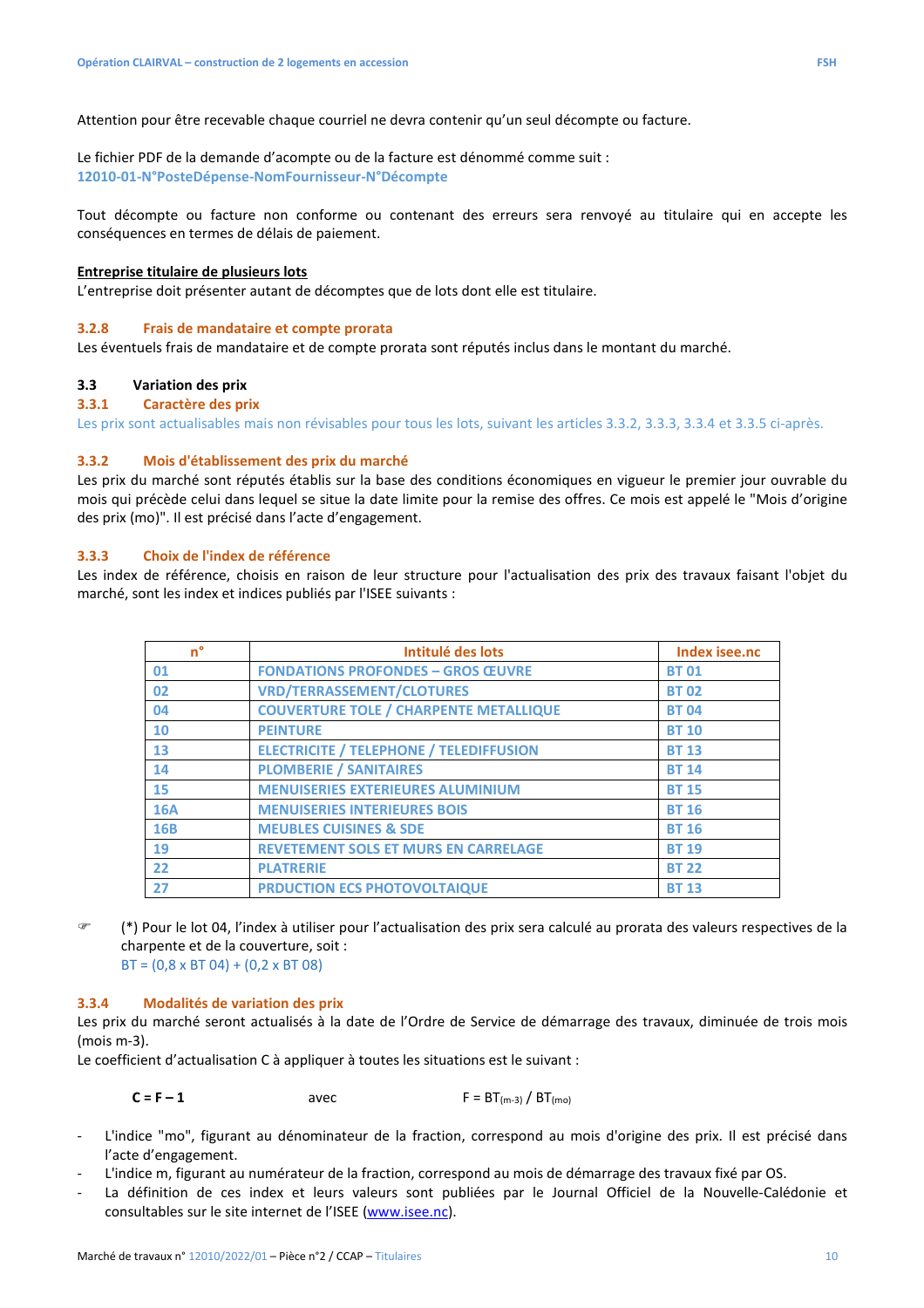Pour le calcul, les index seront pris avec leurs quatre (4) chiffres significatifs et le coefficient d'actualisation C global sera arrondi à la troisième (3) décimale supérieure.

#### **3.3.5 Actualisation ou révision provisoire**

Il n'est pas pratiqué de variation de prix provisoire, seules les variations de prix définitives seront calculées.

#### **3.4 Sous-traitants**

L'entrepreneur titulaire du marché peut sous-traiter une partie des prestations qui lui sont confiées selon les dispositions de la loi n°75.1334 modifiée du 31 décembre 1975 et selon les dispositions du CCAG, notamment de ses articles 4.6 et 20.3.

#### **3.4.1 Désignation des sous-traitants lors de la passation du marché**

Se référer à l'acte d'engagement.

#### **3.4.2 Désignation des sous-traitants en cours de marché**

Avant toute intervention sur le chantier, tout sous-traitant doit obligatoirement être déclaré et agréé par le MO. Le soustraitant devra répondre aux critères de sélection du FCH/FSH, figurant au RPAO (cotisations CAFAT à jour, nombre minimum d'employés déclarés, etc.).

L'acceptation d'un sous-traitant éventuel et l'agrément des conditions de paiement du contrat de sous-traitance doit être obligatoirement établi sur la base du modèle fourni par le MO.

#### **3.4.3 Paiements des sous-traitants**

Le MO pourra procéder au paiement direct des sous-traitants agréés, comme suit :

Pour les sous-traitants de l'entreprise l'acceptation de la somme à payer à chacun d'entre eux fait l'objet d'une attestation, jointe au projet de décompte, signée par l'entreprise en indiquant la somme à régler par le MO aux soustraitants concernés, il joint également une facture détaillée du/des sous-traitants.

Le MO se libérera des sommes dues aux sous-traitants payés directement, en faisant porter le montant des sommes à leur payer au crédit des comptes indiqués dans les avenants ou actes spéciaux correspondants.

#### **ARTICLE 4 - DELAIS D'EXECUTION – PENALITES ET PRIMES**

#### **4.1 Délais d'exécution**

#### **4.1.1 Délai global d'exécution des travaux**

Les stipulations correspondantes figurent dans l'Acte d'Engagement.

Le délai global d'exécution des travaux commence à la date indiquée dans l'ordre de service, délivré par le MO, notifiant le démarrage des travaux.

Dans ce délai sont également inclus :

- les délais de préparation
- les délais d'approvisionnement
- les délais propres à l'installation de chantier
- les délais propres au repliement du chantier
- la fourniture du DOE

#### **4.1.2 Prolongation du délai d'exécution**

En vue de l'application de l'article 10 du C.C.A.G (NF P 03-001), les délais d'exécution des travaux sont prolongés d'un nombre de jours ouvrables égal à celui pendant lequel un au moins des phénomènes naturels dépassera son intensité limite fixée à :

- Pluie : 20 mm en 24 heures.
- vent : à partir de 70 km/heure *(limite de fonctionnement autorisée des grues)*

Ils seront également prolongés par ordre de service, du nombre de jours où le maître d'œuvre et l'entrepreneur constatent contradictoirement des conditions climatiques entravant directement ou indirectement, d'une manière importante, l'exécution des travaux.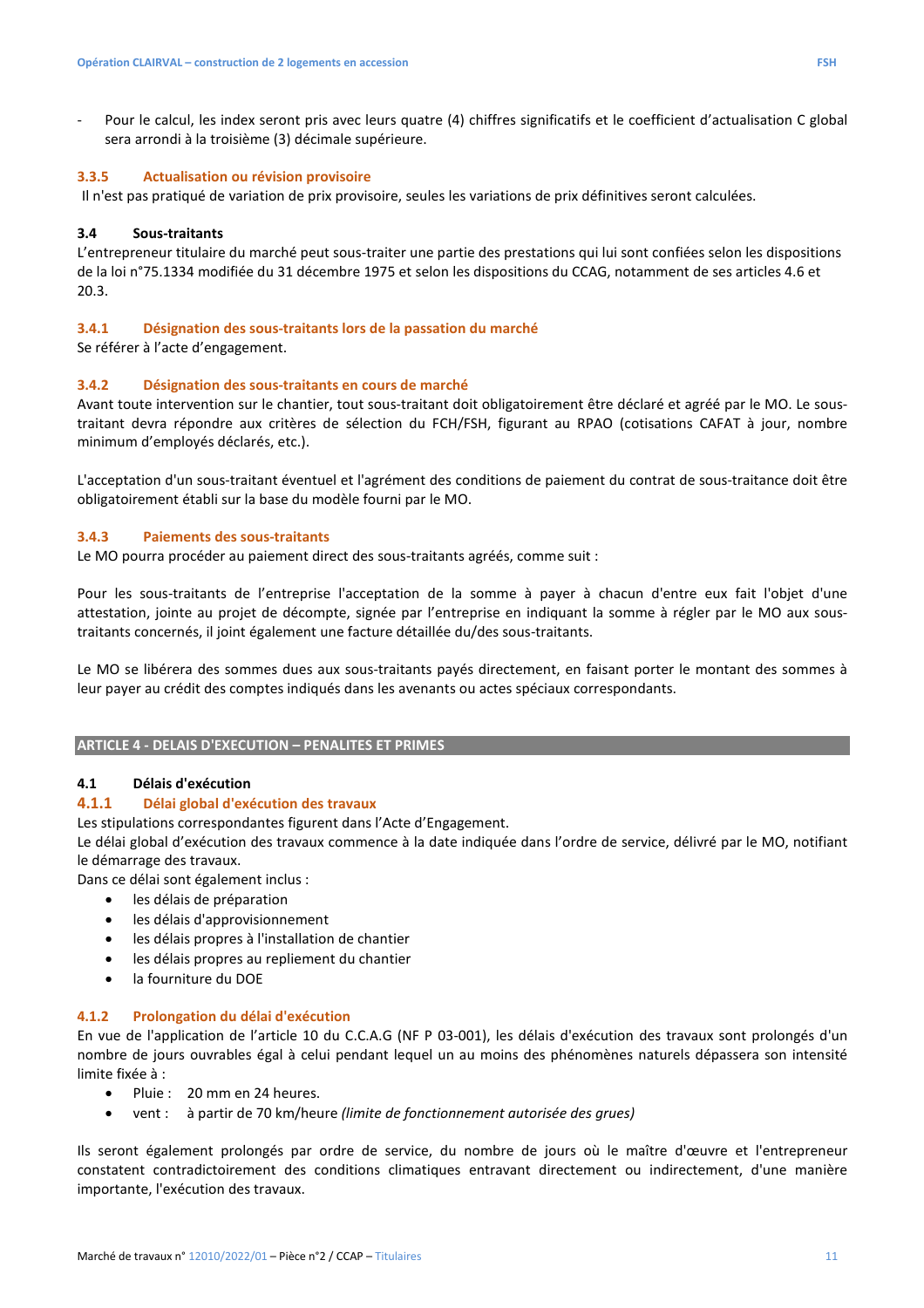#### **4.1.3 Logement témoin**

Le délai d'exécution des travaux inclut la réalisation d'un logement témoin.

La réalisation de ce logement sera inscrite de façon prioritaire au planning général d'exécution des travaux, ceci dans un délai suffisamment proche du début des travaux TCE (de l'ordre de **DOUZE (12) mois**), pour permettre au MO de se prononcer sur les éventuelles adaptations ou modifications à appliquer au reste des logements.

En cas de retard dans la présentation du logement témoin, les pénalités prévues à l'article 4.3 seront appliquées.

#### **4.1.4 Calendrier détaillé d'exécution**

**A/** Le calendrier détaillé d'exécution est élaboré par le Pilote (ou le mandataire du groupement d'entreprises), en concertation avec les entrepreneurs et le Maître d'œuvre, pendant la période de préparation.

Le calendrier détaillé d'exécution distingue les différents ouvrages ou types d'ouvrages dont la construction fait l'objet du marché. Il indique en outre, pour chacun des lots :

- la durée et la date probable de départ du délai d'exécution qui lui est propre,
- la durée et la date probable de départ des délais particuliers correspondant aux interventions successives de l'entrepreneur sur le chantier.

#### **Le calendrier détaillé d'exécution fera apparaître les dates de livraison du logement témoin et des livraisons par bâtiment, le cas échéant.**

Après avis favorables des entrepreneurs et du maître d'œuvre, le calendrier détaillé d'exécution est transmis par le Pilote (ou le mandataire du groupement d'entreprises) au MO pour approbation, **10 (dix) jours au moins avant l'expiration de la période de préparation visée au 8.1 ci-après**.

**B/** Au cours du chantier, et avec l'accord du Maître d'œuvre et des différents entrepreneurs concernés, le Pilote (ou le mandataire du groupement d'entreprises), pourra modifier le calendrier détaillé d'exécution sous condition que ces modifications n'entraînent aucune répercussion sur le délai global d'exécution de l'ensemble des lots ; elles tiennent compte toutefois, le cas échéant, des prolongations de délais résultant de l'application de l'article 4.1.2.

Le calendrier initial visé en A éventuellement modifié comme il est indiqué en B est notifié par ordre de service à l'ensemble des entreprises, ou à leur mandataire en cas de groupement, charge à lui de le dupliquer et de le transmettre à ses cotraitants.

#### **4.2 Pénalités pour retard**

Ces pénalités sont réparties entre les entreprises sur les indications du pilote (ou du mandataire du groupement) sur la base des documents de pilotage établis tout au long du chantier, notamment les états mensuels de retard.

Les retenues pour pénalités infligées en cours de chantier pourront être transformées en pénalités définitives à l'achèvement du délai contractuel défini dans l'Acte d'Engagement.

#### **4.2.1 Retard sur les délais d'exécution particuliers**

Cette retenue, provisoire, est appliquée si l'une des deux conditions suivantes est remplie :

- ou l'entrepreneur n'a pas achevé les travaux lui incombant dans le délai d'exécution qui lui était imparti,
- ou l'entrepreneur, bien qu'ayant terminé ses travaux dans ce délai a perturbé la marche du chantier ou provoqué des retards dans le déroulement des travaux relatifs aux autres lots.

Du simple fait de la constatation d'un retard par le pilote, le mandataire du groupement d'entreprises, le Maître d'œuvre ou le MO, l'entrepreneur encourt la retenue journalière indiquée à l'article 4.2.3 ci-après.

#### **4.2.2 Retard sur les délais globaux**

Si les dates contractuelles de livraison ou de fin d'exécution de l'ensemble des travaux ne sont pas respectées du fait des divers retards, les retenues provisoires mentionnées précédemment sont transformées en pénalités définitives.

Ces pénalités proposées par le maître d'œuvre au MO seront réparties sur les indications du pilote (ou du mandataire du groupement d'entreprises) au prorata des causes de retard provoquées par chaque entreprise telles que constatées à l'article 4.2.1 ci-dessus. Les retenues provisoires excédentaires par rapport aux pénalités définitives seront remboursées à la fin des travaux.

#### **4.2.3 Montant des pénalités et retenues prévues à l'article 4.2.1 et 4.2.2**

1/1000<sup>e</sup> du montant du marché concerné par jour calendaire de retard et au minimum 25 000 F. CFP / jour.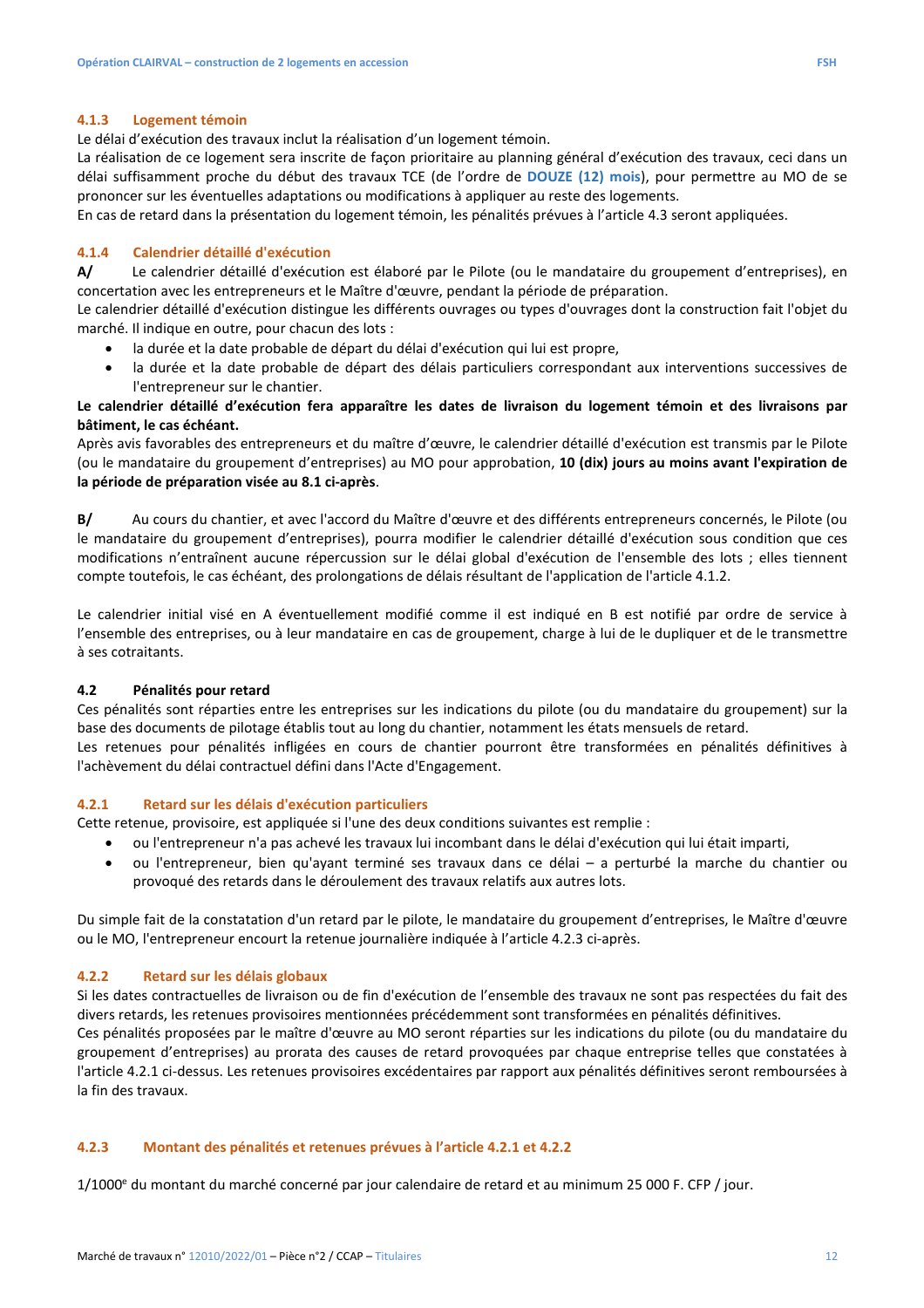#### **4.3 Autres pénalités**

Automatiquement appliquées au titulaire du marché dans les cas suivants :

- A. Pénalités pour retard dans la livraison du logement témoin : 100 000 F par jour calendaire de retard
- B. Pénalités pour retard dans les levées de réserves correspondant aux réceptions ou opérations préalables à la réception, ou états des lieux, ou constat d'achèvement pour mise à disposition des zones.

Si l'entrepreneur n'a pas remédié dans les délais fixés, aux imperfections ou malfaçons faisant l'objet de réserves au procès-verbal de réception, des pénalités, à raison de 60 000 F CFP par jour calendaire de retard, lui seront appliquées jusqu'à la date à laquelle l'ensemble des réserves formulées aura été levé.

C. Rendez-vous de chantier

L'entrepreneur qui n'assiste pas ou ne se fait pas représenter par un délégué qualifié et habilité à prendre des décisions engageant l'entreprise, aux réunions de chantier, de coordination ou à toutes autres réunions d'ordre administratif ou technique, encourt la pénalité suivante :

Le montant de la pénalité appliquée pour chaque absence est de 15 000 F CFP et pour un retard supérieur à une demi-heure, de 10 000 F CFP.

- D. Non-respect des prescriptions relatives à la sécurité, à l'hygiène et à la signalisation générale du chantier : 50 000 F CFP par jour calendaire et infraction constatée.
- E. Travaux dans le domaine public sans signalisation ou protection efficace : 50 000 F CFP par jour calendaire et infraction constatée.
- F. Délais et retenue pour remise des documents à fournir pendant l'exécution du chantier :

**Le titulaire devra avant tout commencement d'exécution, faire viser tous les plans de façonnage (ou d'exécution) par le Maître d'œuvre**, puis les soumettre à l'organisme de contrôle ; l'accord de celui-ci sur l'ensemble du dossier conditionne le démarrage des travaux.

Le délai de production de ces plans est inclus dans le délai contractuel.

A la demande du Maître d'œuvre, le titulaire devra remettre dans les délais qui lui sont notifiés, les documents réclamés tels : plans de détail, notices techniques, certificats, agréments, etc., tel que stipulé à l'article 7 du CCAG. Ce délai sera pris entre une (1) semaine et quatre (4) semaines maximum.

Tout retard entraînera une pénalité de 15 000 F CFP par document et par jour calendaire.

- G. Tout défaut de nettoyage des voiries d'accès au chantier et à proximité : 100 000 F CFP par jour et par infraction constatée.
- H. Retard dans la remise des DOE : une pénalité de 50 000 F CFP par jour calendaire sera appliquée.
- I. Le repliement des installations de chantier et la remise en état des emplacements qui auront été occupés par le chantier sont compris dans le délai d'exécution.

A la fin des travaux, quinze (15) jours avant la date de réception, l'entrepreneur devra procéder au dégagement, nettoiement et remise en état des emplacements qui auront été occupés par le chantier.

En cas d'inexécution de ces travaux pour le jour de la réception, ces opérations seront faites aux frais de l'entrepreneur dans les conditions stipulées à l'article 16.1 du CCAG, sans préjudice d'une pénalité de 20 000 F CFP par jour de retard.

J. Retard dans la mise à disposition des alimentations provisoires des installations de chantier et notamment des bureaux de la Maîtrise d'œuvre : 20 000 F CFP par jour calendaire.

#### **4.4 Réfaction pour imperfection**

Se référer à l'article 17.2.6 du CCAG

#### **4.5 Délais et modalités pour la remise des documents conformes à l'exécution**

Le dossier des ouvrages exécutés (DOE) de tous les ouvrages et pour tous les lots concernés sera remis par l'entrepreneur ou le mandataire du groupement d'entreprises au maître d'œuvre pour vérification et approbation lors de la demande de réception des ouvrages.

#### **Il est expressément stipulé que la non-remise des DOE approuvés :**

• fait obstacle à la réception des travaux.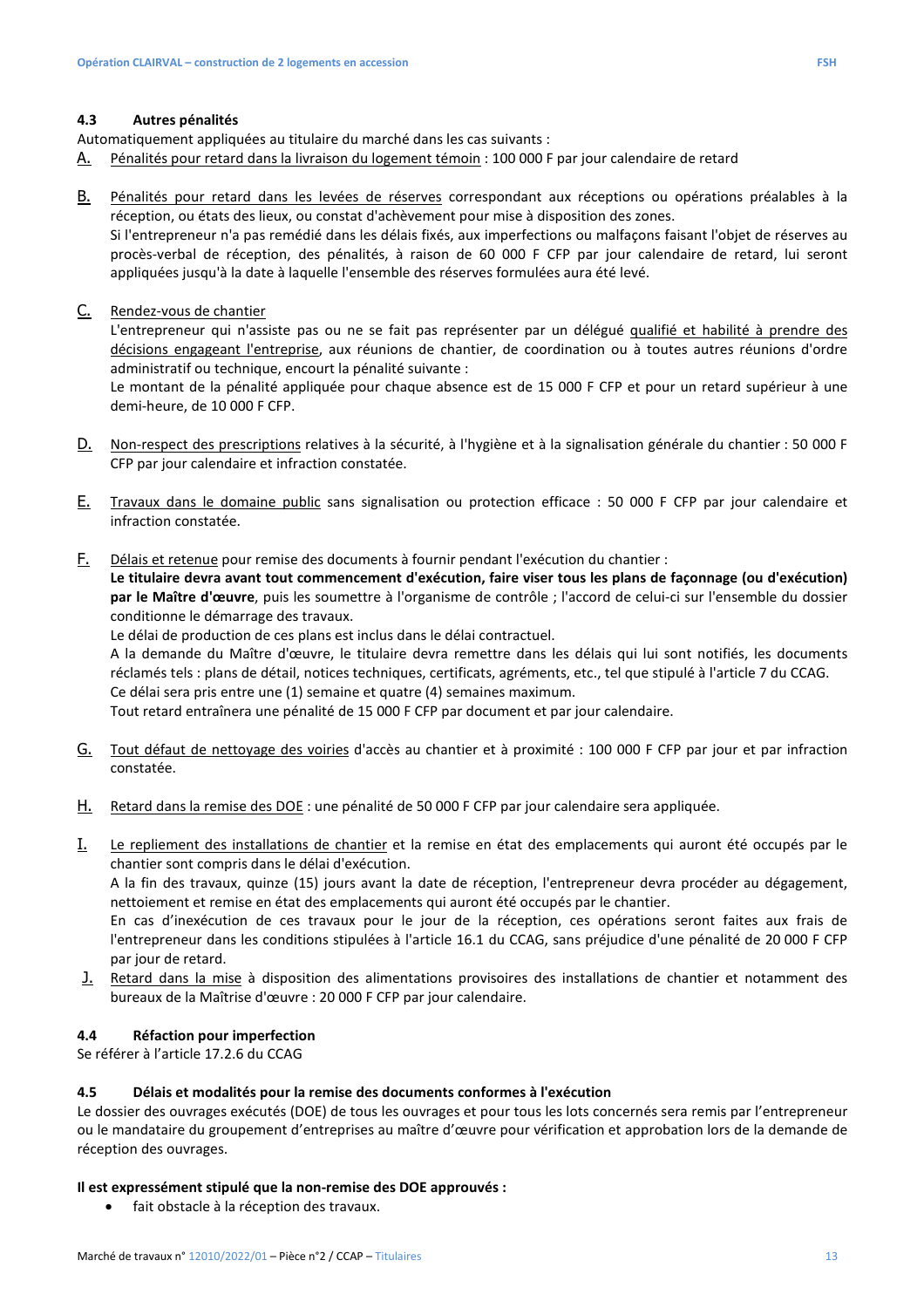- entraînera l'application des pénalités de retard
- entrainera le maintien du plafond de règlement définis au présent CCAP.

#### **4.5.1 Présentation du DOE**

Le Dossier des Ouvrages Exécutés sera fourni en un (1) exemplaire papier et deux (2) exemplaires sur supports numériques (CD, clé USB) à remettre au MO.

#### **De plus, les pièces graphiques remises sur un support numérique devront l'être sous deux formes :**

- **Format exploitable et compatible avec le logiciel Autocad dans sa dernière version en usage** 
	- **Format PDF (reproductible)**

L'exemplaire papier du DOE se présentera sous la forme d'un ou plusieurs classeurs qui contiendront tous les documents (pièces écrites et plans). Pour un même lot, tous les classeurs devront être de la même couleur.

Chaque classeur devra être soigneusement étiqueté avec toutes les références nécessaires :

- 1. Intitulé de l'opération
- 2. Nom du lot en clair
- 3. Nom de l'entreprise
- 4. Numéro d'ordre du classeur

Le premier classeur devra comporter un sommaire complet de l'ensemble du contenu comportant la liste de la totalité des pièces écrites et plans qui seront regroupés selon les chapitres suivants :

- 1. Construction,
- 2. Fonctionnement,
- 3. Maintenance et Garanties.

Chaque classeur disposera de son sommaire particulier et tous les documents devront comporter sur le cartouche la mention D.O.E. en gros caractères.

#### **4.5.2 Contenu du DOE**

Le contenu des classeurs sera à adapter en fonction de la technicité des lots et comprendra les pièces suivantes :

1) Dossier de Construction de l'Ouvrage

- Tous les plans d'exécution conformes aux ouvrages exécutés établis par le titulaire ;
- Tous les plans d'atelier et de chantier ;
- Les plans de récolement des réseaux enterrés ;
- PV d'essais au feu de tous les matériaux mis en place et comportant leur localisation.

2) Dossier de Fonctionnement de l'Ouvrage

- Notes de calcul ;
- Essais de fonctionnement ;
- Notices de fonctionnement ;
- Carnet sanitaire des réseaux et installations d'eau potable ;
- Synthèse d'étude thermique :
- Liste des matériels et des produits réellement mis en œuvre avec les fiches commerciales et techniques.

3) Dossier de Maintenance et de Garantie de l'Ouvrage

- Notices de maintenance et d'entretien des installations : Ces notices ont pour but de donner tous les renseignements techniques nécessaires pour assurer les opérations préventives et correctives. Le prestataire fournira la notice de maintenance « constructeur » conforme à la référence de l'équipement installé. Il veillera à ce que le contenu de chaque notice soit conforme aux attentes suivantes :
	- o Nom de l'équipement concerné et la référence constructeur
	- o Schémas de l'installation (par exemple les schémas électriques)
	- o Conditions de garantie du matériel par le fabricant et/ou l'installateur
	- o Gamme de maintenance présentée sous forme de tableau conformément au modèle figurant ci-dessous, où figureront les éléments suivants :
		- Nature de l'opération de maintenance (Graissage, Réglage, Remplacement de pièces...)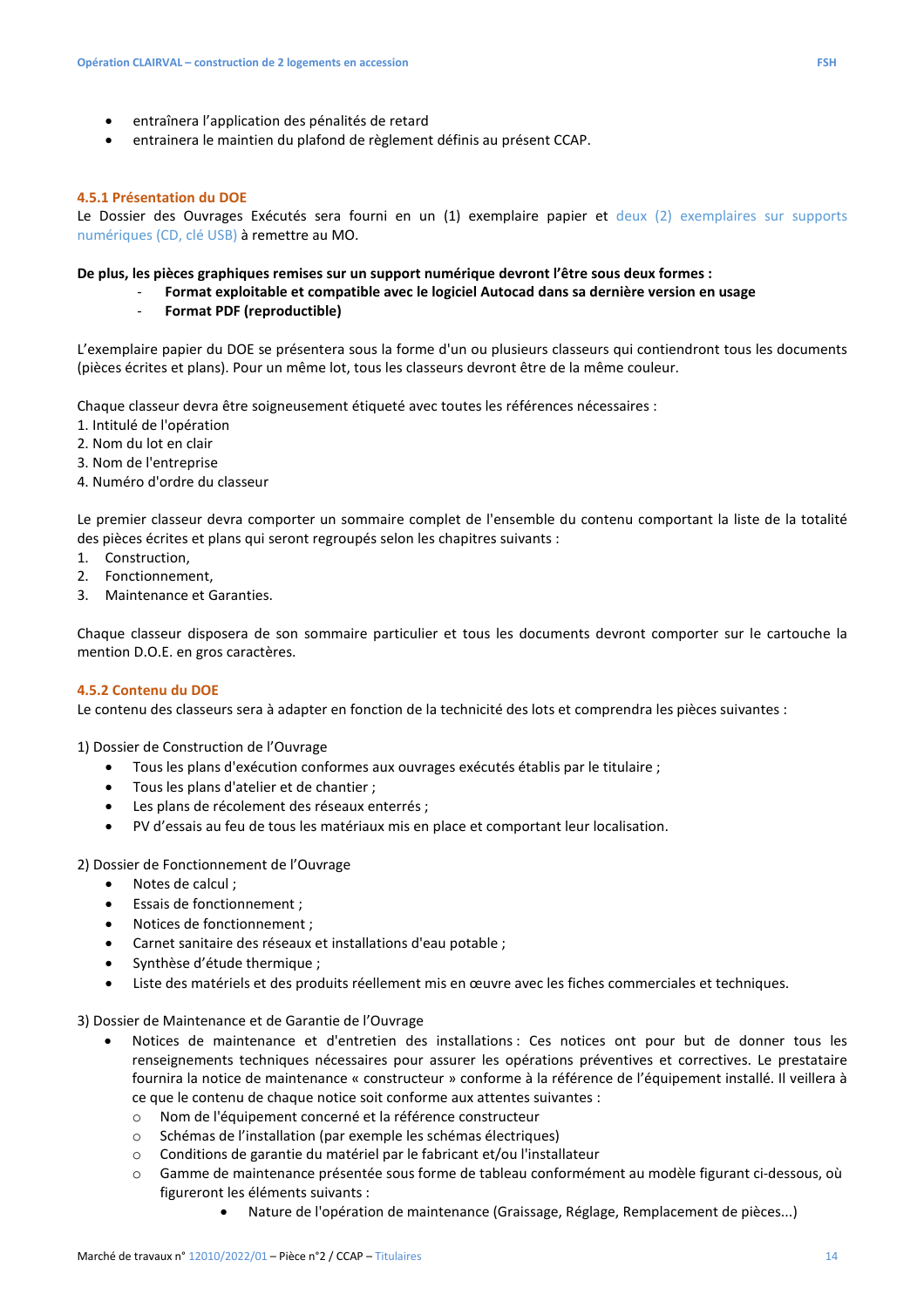- Périodicité de l'intervention :
	- M: mensuelle
	- T : trimestrielle
	- S : semestrielle
	- A : annuelle
- X : à déterminer par une annotation dans la colonne "Observations".
- Observations et référence éventuelle à une procédure explicitée

En l'absence de notice « constructeur » adéquate, il veillera à rédiger le document attendu.

- Contrats d'entretien : Enfin, s'agissant des ouvrages suivants :
	- o Ascenseurs
	- o Station d'épuration
	- o Système de ventilation / climatisation centralisé
	- o Chauffe-eaux
	- o Grilles ou portails électriques
	- o Installations photovoltaïques

Le prestataire devra remettre sa proposition définitive de contrat d'entretien mise au point sur la base du projet de contrat remis au stade de l'appel d'offres.

- Garanties particulières, s'agissant des ouvrages suivants :
	- o Revêtement de sols souples
	- o Douche à l'italienne
	- o Eau chaude sanitaire

Le prestataire devra remettre la garantie définie à l'article 9.4.2 ci-après, conformément au modèle fourni en annexe 1 du présent CCAP.

#### **ARTICLE 5 - CLAUSES DE FINANCEMENT ET DE SURETE**

## **5.1 Retenue de garantie**

La retenue de garantie est supportée par chaque entrepreneur titulaire d'un lot.

Elle est égale à 5% du montant total de son lot, y compris les avenants éventuels, et sera déduite à hauteur de 5% sur chaque acompte.

#### **5.2 Cautionnement**

Conformément à l'article 1 de la loi du 16 juillet 1971 applicable en Nouvelle-Calédonie, la retenue de garantie stipulée contractuellement ne sera pas pratiquée si l'entrepreneur fournit pour un montant égal une caution personnelle et solidaire émanant d'un établissement financier dument reconnu et agréé en Nouvelle-Calédonie.

Dans le cas d'avenants au marché modifiant le montant de ce dernier, le montant du cautionnement sera modifié en prenant compte du nouveau montant du marché.

#### **5.3 Avance au démarrage**

Par dérogation aux dispositions du CCAG, aucune avance au démarrage ne sera versée à l'entrepreneur par le MO.

#### **5.4 Avance sur approvisionnement**

Sans objet.

#### **5.5 Nantissement**

Si le Titulaire du marché en fait la demande, le MO lui remettra un original de l'Acte d'Engagement du présent marché. Cette pièce formera titre en cas de nantissement et est délivrée dans ce but en un unique exemplaire.

En cas de sous-traitance avec délégation de paiement, il est rappelé au Titulaire ayant précédemment nanti son marché, qu'il devra annuler son précédent nantissement auprès de sa banque avant toute acceptation du sous-traitant par le MO.

## **5.6 Garantie de bonne fin contractuelle**

La facturation à 100% du marché ne pourra se faire qu'une fois les travaux réputés réceptionnés, les essais prévus au marché réalisés, les réserves issues des OPR levées et le DOE remis et validé par le MOE.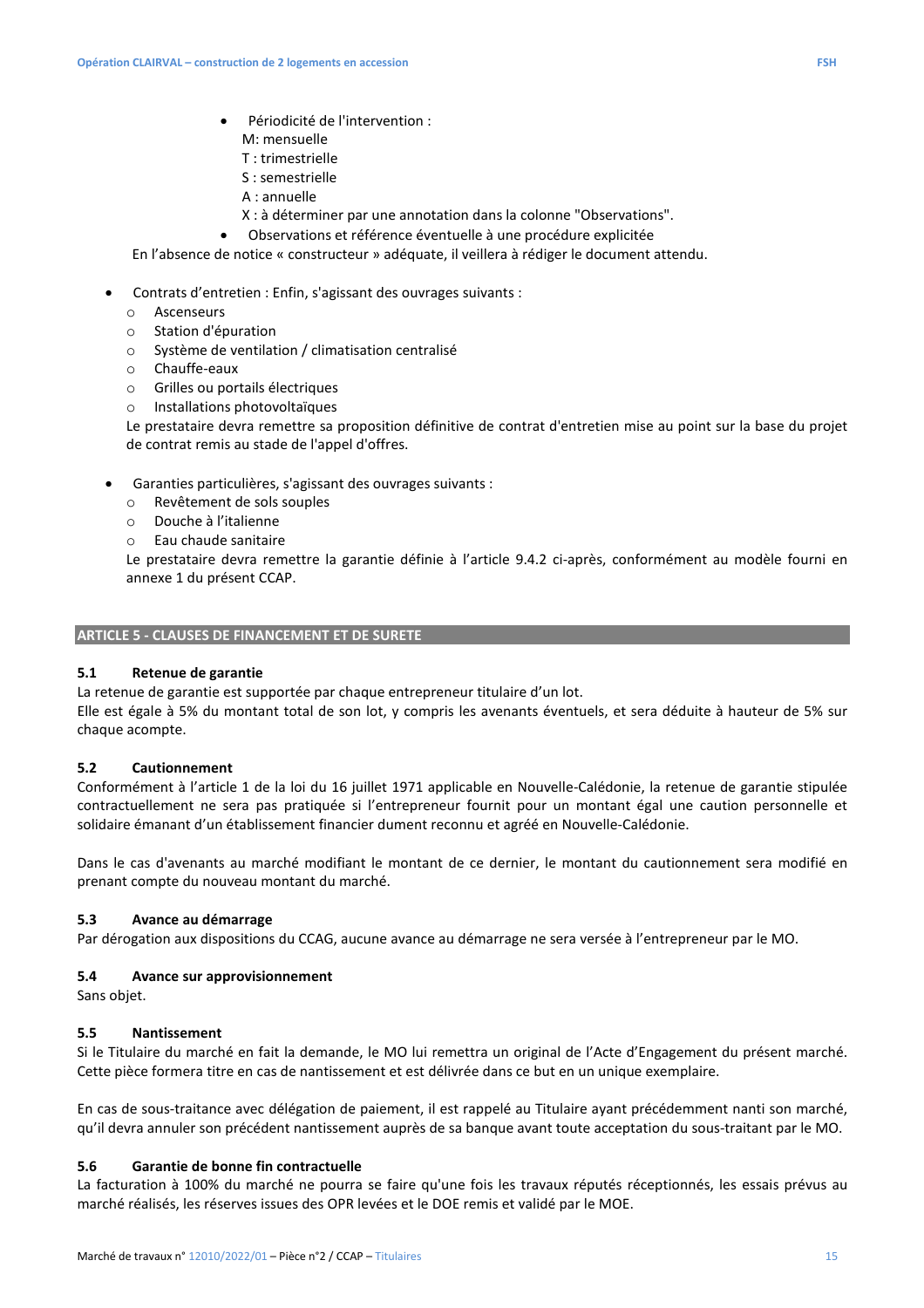Les conditions précédentes n'étant pas remplies, la facturation sera plafonnée à 97%. Cette disposition s'applique sur chaque position du DPGF ou du DETRM.

#### **ARTICLE 6 - PROVENANCE – QUALITE – CONTROLE ET PRISE EN CHARGE DES MATERIAUX ET PRODUITS**

#### **6.1 Provenance des matériaux et produits**

Le CCTP fixe la provenance des matériaux, produits et composants de construction dont le choix n'est pas laissé à l'entrepreneur ou n'est pas déjà fixé par les pièces générales constitutives du marché, ou déroge aux dispositions des dites pièces.

#### **6.2 Mise à disposition de carrières ou lieux d'emprunt**

Sans objet.

## **6.3 Caractéristiques, qualités, vérifications, essais, épreuves de matériaux et produits**

#### **6.3.1. Dérogations**

Le CCTP définit les compléments et dérogations à apporter aux dispositions du CCAG concernant les caractéristiques et qualités des matériaux, produits et composants de construction à utiliser dans les travaux, ainsi que les modalités de leurs vérifications, essais et épreuves, tant quantitatives que qualitatives sur le chantier.

#### **6.3.2. Echantillon des produits**

L'entrepreneur devra, avant toute mise en œuvre, soumettre les échantillons des produits ou composants utilisés à l'agrément du MO et devront être obligatoirement soumis à l'approbation écrite de la maitrise d'œuvre. Il est tenu de les conserver dans le bureau de chantier pendant toute la durée des travaux.

#### **6.3.3. Essais complémentaires**

Le Maître d'œuvre peut décider après accord du MO, de faire exécuter des essais et vérifications en sus de ceux définis par les CCTP :

- s'ils sont effectués par l'entrepreneur, ils seront rémunérés en dépenses contrôlées.
- s'ils sont effectués par un tiers, ils seront rémunérés par le Maître de l'Ouvrage.

Au cas où le résultat de ces contrôles ou de ces essais ne serait pas satisfaisant, ils seront à la charge de l'entrepreneur.

## **6.4 Prise en charge, manutention, et conservation par le Contractant Général des matériaux et produits fournis par le MO**

Sans objet.

#### **ARTICLE 7 - IMPLANTATION DES OUVRAGES**

#### **7.1 Piquetage général**

Le mandataire du groupement d'entreprises ou le titulaire du lot Terrassements/VRD exécutera à ses frais l'implantation des plateformes et voiries conformément aux plans et instructions qui seront notifiés à l'entrepreneur par le Maître d'œuvre.

Le mandataire du groupement d'entreprises ou le titulaire du lot Gros Œuvre exécutera à ses frais l'implantation des bâtiments conformément aux plans et instructions qui seront notifiés à l'entrepreneur par le Maître d'œuvre.

Les implantations seront réceptionnées par le maître d'œuvre.

Les tracés d'implantation comportent l'obligation de faire application des alignements et des nivellements.

#### **7.2 Piquetage spécial des ouvrages souterrains et enterrés**

Le piquetage spécial des ouvrages souterrains ou enterrés tels que les canalisations ou câbles situés au droit ou au voisinage des travaux à exécuter, sera effectué en même temps que le piquetage général par les entrepreneurs concernés dans les conditions fixées par les gestionnaires de réseaux tels que EEC, l'OPT, les mairies, etc. et par le Maître d'œuvre.

#### **ARTICLE 8 - PREPARATION ET EXECUTION DES TRAVAUX**

#### **8.1 Période de préparation**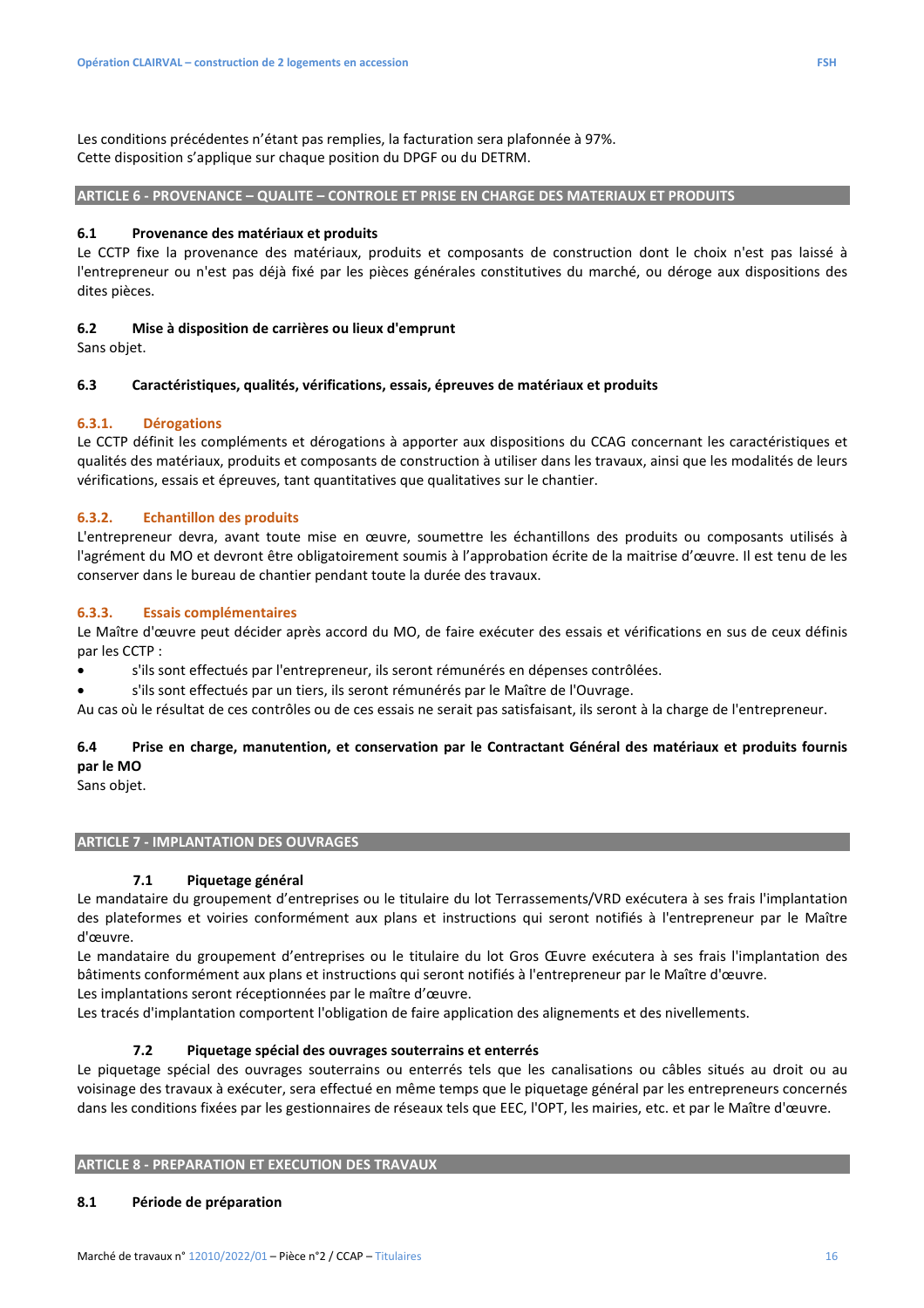**La période de préparation est comprise dans le délai d'exécution du marché**. Elle débute dès la notification par ordre de service du démarrage des travaux.

Durant cette période, il sera communiqué au Maître d'œuvre :

- le schéma d'organisation du chantier et le plan des installations de chantier et de sécurité et d'hygiène,
- le calendrier contractuel d'exécution des travaux établi dans le cadre du calendrier général,
- l'échéancier de la présentation des échantillons,
- les plans d'exécution (études et notes de calcul), visés sans réserve par l'organisme de contrôle technique.
- Le calendrier détaillé d'exécution défini au 4.1.4 ci-dessus.

## **8.2 Frais de chantier à charge du lot 01 Gros-Œuvre ou du mandataire du groupement**

Durant cette période, le titulaire du lot **01 Gros-Œuvre** (en corps d'état séparés) ou le mandataire du groupement d'entreprises, doit à ses frais, outre les prestations prévues au C.C.T.P., la fabrication, la pose, et l'entretien d'un panneau de chantier dont la maquette est fournie par le MO.

Ce panneau sera fixé sur une structure à la charge de l'entreprise et placé au droit de l'accès à l'opération en accord avec le Maître d'Œuvre.

Il sera composé d'un panneau rigide ou de lattes horizontales indépendantes fixées sur des supports de type IPN 100 contreventés avec jambe de force. Les supports seront fondés sur des massifs en béton dimensionnés pour résister à des vents cycloniques. Les dimensions minimales du panneau de chantier seront de 2,40 m x 2,40 m.

Les caractères majuscules et minuscules, ainsi que les couleurs sont tels que mentionnés au schéma présenté par le MO (cf. annexe n° 3).

La latte la plus basse sera au minimum à 2,3 mètres au-dessus du terrain naturel.

Aucune mention complémentaire ne sera autorisée sauf accord préalable du MO.

L'entrepreneur prend à sa charge les frais de branchements généraux du chantier en eau et énergie et les clôtures provisoires à installer au fur et à mesure que les protections des tiers apparaîtront. Il procédera à l'installation du chantier y compris la fosse de décantation pour les bétons et à la mise en place des installations communes d'hygiène (W.C).

Il prend à sa charge les installations pour le tri des déchets, leur collecte et leur traitement conformément à la réglementation (Délibération n° 01-2008/APS du 10 avril 2008 instaurant une gestion responsable des déchets en vue de la protection de l'environnement) qui prévaut sur la norme NFP 03-001.

Il obtient les autorisations d'utilisation éventuelle du domaine public et en règle les frais s'y afférent.

Il installe et aménage le bureau de chantier qui sera climatisé. Ce bureau sera réservé à l'usage exclusif du Maître d'œuvre et du pilote pour la tenue des réunions de chantier et de coordination. En aucun cas, il ne sera utilisé par tel ou tel entrepreneur pour son usage particulier.

Les frais d'installation et d'équipement complet de ce bureau y compris la fourniture d'un dossier de pièces écrites et plans ainsi que les frais de consommation d'eau, d'électricité, de téléphone et d'entretien sont à la charge du titulaire du lot **01 Gros-Œuvre** (en corps d'état séparés), ou du mandataire du groupement, qui les répartira aux cotraitants par le biais du compte prorata.

#### **8.3 Plans d'exécution – Note de calcul – Etudes de détails**

Les plans d'exécution des ouvrages (PEO) seront établis par les entrepreneurs, conformément aux prescriptions du CCTP. Les modalités de diffusion (nombre d'exemplaires et destinataires) de ces plans seront établies par le Maître d'œuvre en début de chantier. La diffusion des plans d'exécution est à la charge des entrepreneurs.

#### **8.4 Visa des documents d'exécution et de synthèse**

Lorsque les études d'exécution sont, partiellement ou intégralement, réalisées par les entreprises, le maître d'œuvre s'assure que les documents qu'elles ont établis respectent les dispositions du projet et, dans ce cas, leur délivre son visa.

L'examen de la conformité au projet des études d'exécution et de synthèse faite par le ou les entrepreneurs ainsi que leur visa par le maître d'œuvre ont pour objet d'assurer au MO que les documents établis par l'entrepreneur respectent les dispositions du projet établi par le maître d'œuvre.

Le cas échéant, le maître d'œuvre participe aux travaux de la cellule de synthèse.

L'examen de la conformité au projet comporte la détection des anomalies normalement décelables par un homme de l'art. Il ne comprend ni le contrôle ni la vérification intégrale des documents établis par les entreprises. **La délivrance du visa ne dégage pas l'entreprise de sa propre responsabilité.**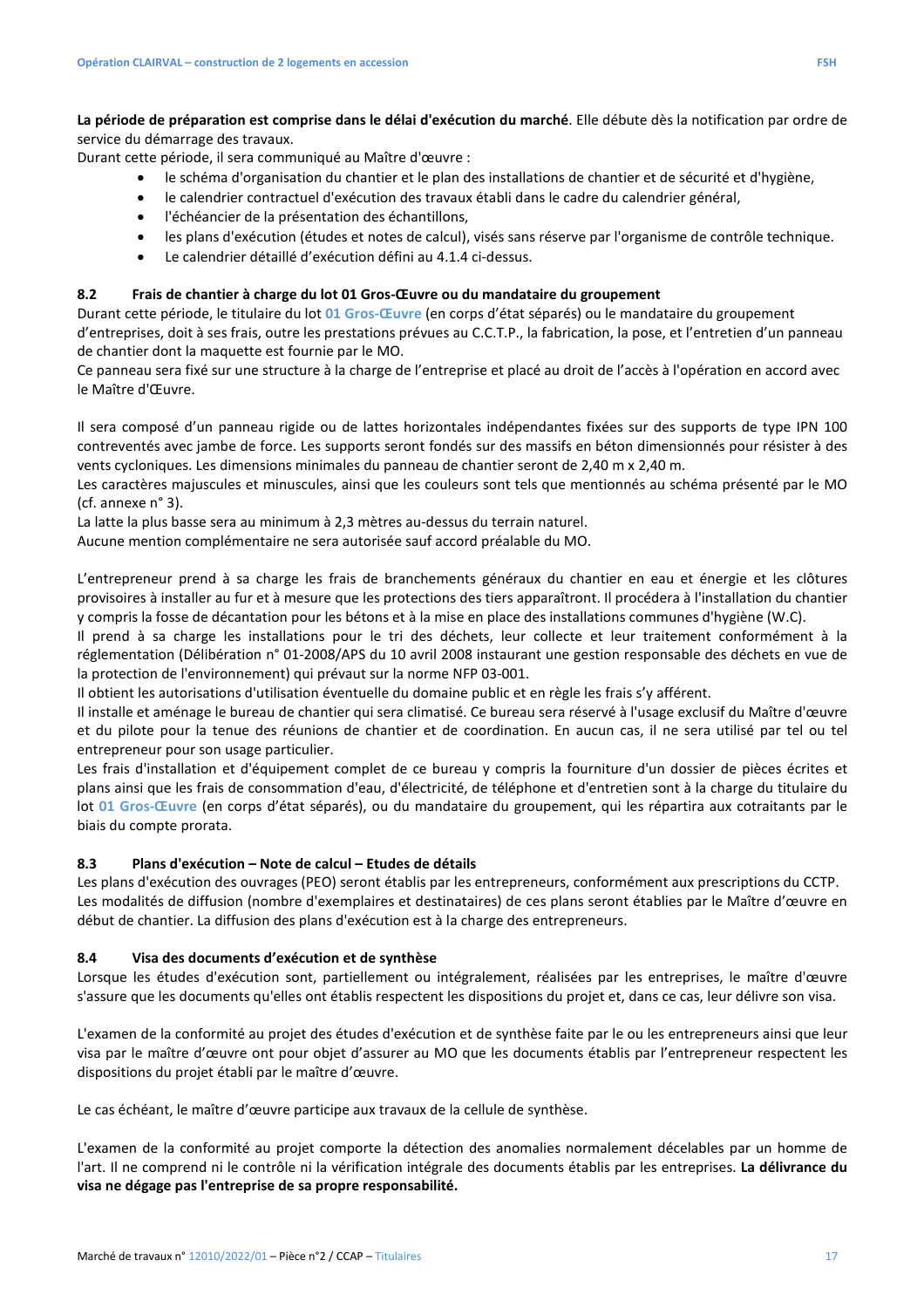#### *Prestations incluses :*

• Examen de la conformité des plans et documents d'exécution établis par les entrepreneurs aux documents établis par la maîtrise d'œuvre

• Établissement d'un état récapitulatif d'approbation ou d'observations de tous les documents d'exécution

• Examen et approbation des matériels et matériaux et leur conformité aux prescriptions arrêtées dans le CCTP des marchés de travaux

• Arbitrages techniques et architecturaux relatifs à ces choix et aux éventuelles variantes proposées par les entrepreneurs

- Examen des tableaux de gestion des documents d'exécution à établir par l'OPC ou les entrepreneurs
- Examen des tableaux de gestion des choix de matériels et matériaux à établir par l'OPC ou les entrepreneurs
- Contrôle de cohérence inter-maîtrise d'œuvre.

#### **8.5 Mesures d'ordre social – Application de la réglementation du travail**

Les entrepreneurs s'engagent à respecter scrupuleusement les dispositions relatives au droit du travail en Nouvelle-Calédonie, notamment concernant la présence d'ouvriers étrangers sur le chantier mais également la proportion maximale des ouvriers d'aptitude physique restreinte.

La présence de mineur sauf à ce qu'il soit titulaire d'un contrat de travail en bonne et due forme, est formellement interdite sur le chantier.

#### **ARTICLE 9 - CONTROLE ET RECEPTION DES TRAVAUX**

#### **9.1 Essais et contrôles des ouvrages en cours de travaux**

- Les essais et contrôles d'ouvrages ou parties d'ouvrages prévus par les fascicules intéressés du CCTP seront réalisés par l'entrepreneur ou tout organisme dûment agréé par le MO. Tous les frais en découlant seront à la charge de l'entrepreneur (y compris le transport des échantillons).
- Le Maître d'œuvre se réserve le droit de faire effectuer des essais et contrôles en sus de ceux définis par le marché. Si les résultats de ces essais sont favorables, ils seront à la charge du MO, dans le cas contraire, ils seront à la charge de l'entrepreneur.
- Les entrepreneurs concernés s'engagent par la signature du présent contrat à fournir le jour de la réception les fiches d'autocontrôle détaillées, dûment signées, permettant au maître d'œuvre de s'assurer du respect des règles de l'art et de la mise en œuvre des normes et/ou obligations légales, correspondant à chacun des lots.

#### **9.2 Réception**

Il est précisé, pour les marchés passés en corps d'état séparés, que la réception par le MO ne sera prononcée que dès lors que l'ensemble des travaux tous corps d'état sera achevé.

La réception lot par lot n'est pas prévue, sauf exception précisée par le MO.

#### **9.2.1 Achèvement des travaux**

L'entreprise ou le groupement d'entreprises avise le MO et le maitre d'œuvre de l'achèvement prochain des travaux dans les conditions des articles 17.2.1 et suivants du CCAG.

#### **9.2.2 Prise de possession anticipée de certains ouvrages**

Le MO se réserve le droit de prendre possession de certains ouvrages avant l'achèvement complet des travaux. Cette prise de possession est précédée d'une réception partielle contradictoire entre le MO et l'entrepreneur donnant lieu à l'établissement d'un état des lieux détaillé établi par le Maître d'œuvre.

Il se réserve également le droit de prendre possession d'un ouvrage ou partie d'ouvrage terminé.

Après la mise à disposition au MO des locaux ou de certains de ces locaux, soit au terme du délai contractuel, soit à la suite d'une occupation anticipée, l'Entrepreneur devra respecter toutes les consignes ou ordres de service qui lui seront donnés par le Maître d'œuvre.

#### **9.2.3 Documents fournis après exécution**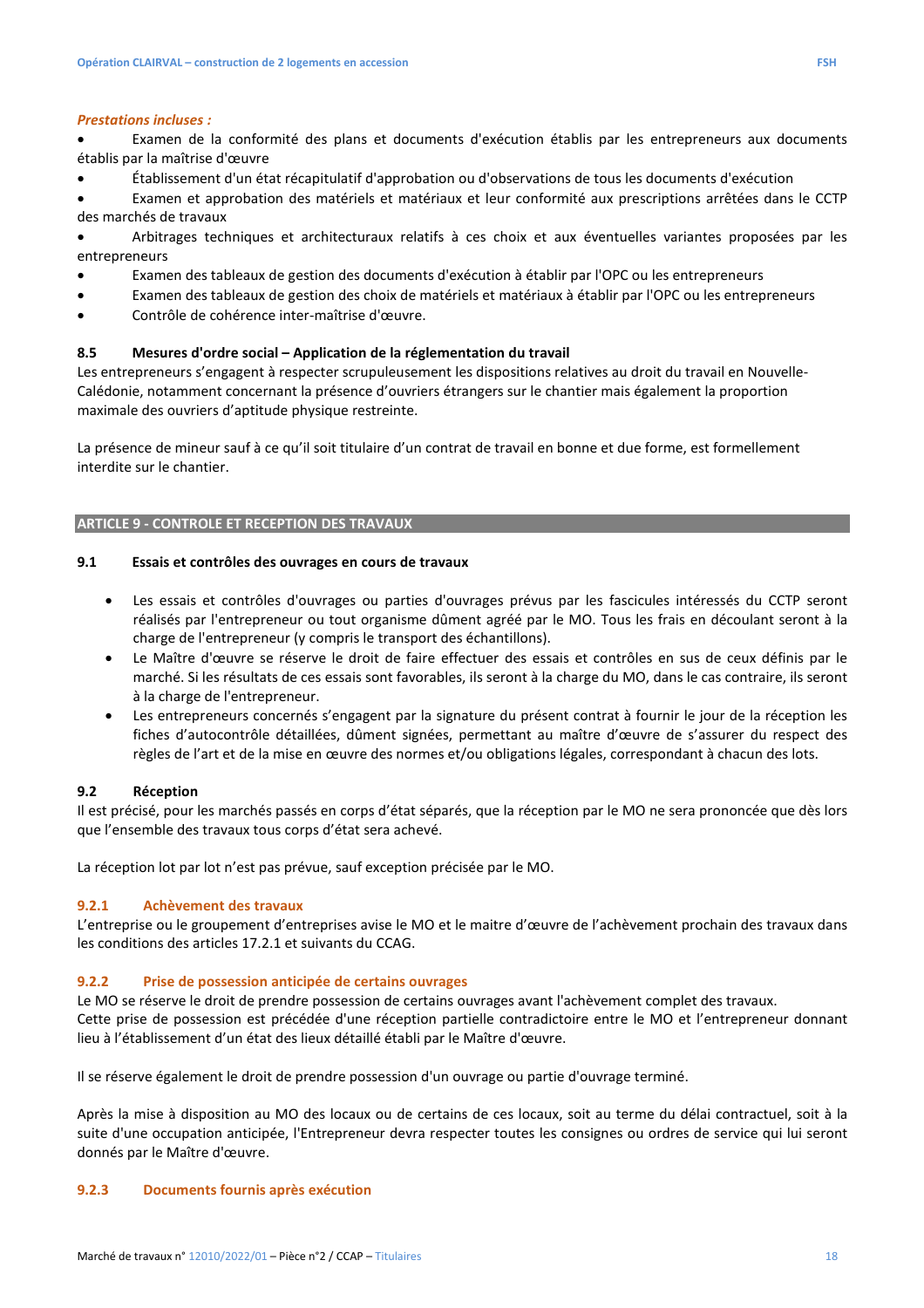Les modalités de présentation des documents à fournir après exécution ne font l'objet d'aucune stipulation particulière à l'exception de celles précisées à l'article 4.5 du présent CCAP.

#### **9.3 Période de parfait achèvement**

La période de parfait achèvement est d'un (1) an pour tous les ouvrages à compter de la date d'effet de la réception et de deux ans pour les travaux relatifs aux installations téléphoniques, outre le cas échéant les garanties particulières prévues *infra* article 9.5.

En cas de réceptions partielles, le délai des garanties court jusqu'à l'expiration du délai des garanties de l'ensemble des travaux.

Pendant toute la durée de la garantie de parfait achèvement, l'Entreprise :

- Recevra par courriel du MO, les demandes d'interventions sur des désordres couverts par la garantie de parfait achèvement, (demande faite via formulaire du MO).
- Traitera **sans délai** les désordres extrêmement urgents relevant des domaines de l'électricité, de l'assainissement, de la plomberie et de l'eau chaude sanitaire.

L'entreprise autorise expressément le MO à intervenir directement en matière de réparation **pour tout désordre extrêmement urgent relevant de la garantie de parfait achèvement** qui surviendrait pendant les week-ends, jours fériés et nuits ou en cas de force majeure avec impossibilité de joindre l'entreprise titulaire. Le paiement des travaux sera imputable sur la retenue de garantie ou sur la caution bancaire, sans que l'entreprise ne puisse s'y opposer.

- Traitera **sous 3 jours calendaires** tous les désordres urgent mais n'ayant pas de caractère d'extrême urgence.
- Traitera dans un délai maximum de **15 jours calendaires** tous les autres désordres.
- Dans tous les cas et à défaut d'être intervenu dans les délais impartis, l'Entreprise accepte d'ors et déjà que le MO / MOD fasse intervenir une entreprise compétente aux fins d'intervention, le tout aux frais et risques de l'Entreprise.
- Informera quotidiennement, le maître d'œuvre, le MO des désordres traités.
- Une fois les désordres couverts par la garantie de parfait achèvement traités, l'entrepreneur retournera les réclamations signées des locataires.
- Fournira mensuellement au maître d'œuvre et au MO un point récapitulatif sur le traitement des désordres signalés y compris les réserves de réceptions non encore levées.

Dans le cas où l'Entreprise ne respecterait pas les délais mentionnés ci-dessus, une pénalité de **50 000 F CFP** par réclamation et par jour de délai supplémentaire sera déduite de la retenue de garantie.

#### **9.4 Mainlevée du cautionnement ou paiement de la retenue de garantie**

La mainlevée du cautionnement ou le paiement de la retenue de garantie tels que définis dans l'article V ne sera effectuée, à la fin du délai de garantie de parfait achèvement (1 an), que lorsque la levée de toutes les réserves et observations constatées, dans le cadre des travaux confiés à l'entrepreneur, sera effectuée.

## **9.5 Garanties particulières**

#### **9.4.1 Matériaux et fournitures de type nouveau**

Si l'entrepreneur propose des matériaux et fournitures de type nouveau.

L'entrepreneur garantit le MO contre la dégradation et ou le mauvais fonctionnement du (des) matériau(x) et fourniture(s) compris dans l'offre de l'entreprise et mis en œuvre sur sa proposition, pendant un délai de **trois (3) ou quatre (4) ans** à partir de la date d'effet de réception des travaux correspondants.

Cette garantie engage l'entrepreneur, dans le cas où pendant ce délai la tenue du (des) matériau(x) et fourniture(s) ne serait pas satisfaisante, à le(s) remplacer à ses frais sur simple demande du MO par le(s) matériau(x) et fourniture(s) prévus initialement :

#### **9.4.2 Une garantie particulière pièces et main d'œuvre est imposée pour les équipements suivants :**

#### **Revêtement de sol souple :**

L'entrepreneur garantit contractuellement le MO pendant une durée de trois (3) ans contre la mauvaise tenue des matériaux mis en œuvre. Cette garantie engage l'entrepreneur dans le cas où la tenue des matériaux et fournitures ne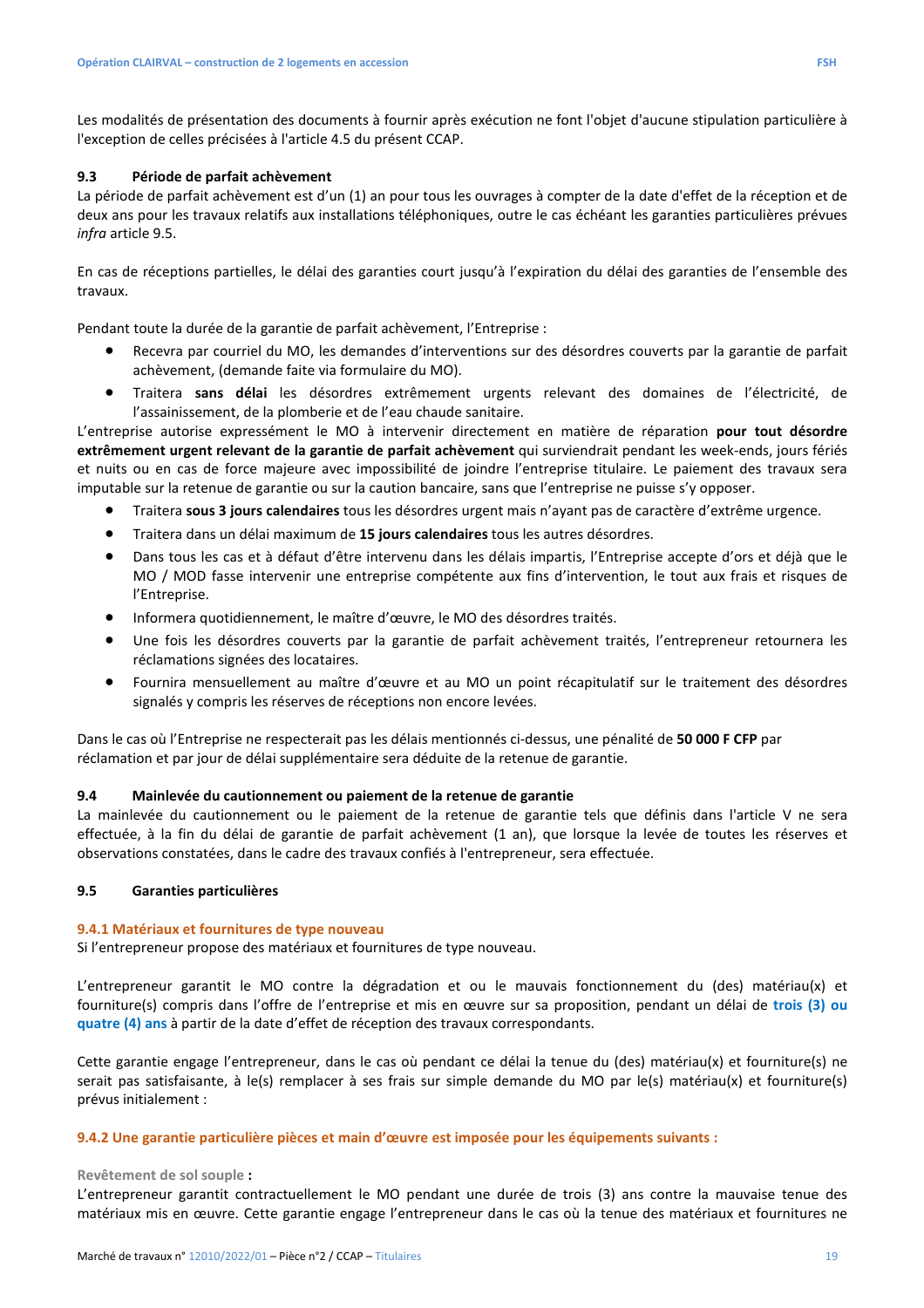serait pas satisfaisante, notamment, décollement du revêtement, ouverture des joints, etc., à effectuer le remplacement ou la réparation du problème constaté. L'entrepreneur sera dégagé de ses obligations si le défaut provient d'une utilisation non conforme de l'équipement.

#### **Douche à l'Italienne :**

Pour le lot plomberie, une garantie contractuelle particulière de quatre (4) ans relative à la pose, la mise en œuvre et l'étanchéité notamment du siphon et de son évacuation.

Pour le lot revêtement de sols durs, une garantie contractuelle particulière de quatre (4) ans relative à la pose et l'étanchéité horizontale et verticale de la douche.

#### **Eau chaude sanitaire :**

L'entrepreneur garantit contractuellement le MO pendant une durée de quatre (4) ans contre les problèmes techniques et défaillance des appareillages mis en œuvre. Cette garantie contractuelle engage l'entrepreneur notamment dans les cas où le fonctionnement des appareils ne serait pas satisfaisant, à effectuer le remplacement ou la réparation du problème constaté. L'entrepreneur sera dégagé de ses obligations si le défaut provient du fait de l'utilisateur.

La garantie particulière prend effet, pour la durée prévue ci-dessus, à la réception de l'ouvrage ou en cas de réceptions partielles, à la date de la dernière des réceptions partielles (intégralité de l'ouvrage réceptionné). **La garantie particulière est distincte de la garantie de parfait achèvement.** 

#### **9.6 Assurances obligatoires des travaux**

Chaque entreprise est directement et personnellement responsable vis à vis du MO des travaux compris dans son marché.

#### **9.6.1 Assurances à souscrire obligatoirement par le MO**

- Assurance de dommages obligatoire (DO) résultant des articles Lp 242-1 à Lp 242-4 et R 242-1 à R 242-2 du code des assurances de la Nouvelle-Calédonie ;
- Pour les chantiers dont le montant des travaux excède un milliard huit cent millions de francs CFP, l'assurance contrat collectif de responsabilité décennale (CCRD) ;
- Assurance de responsabilité obligatoire (CNR) résultant des articles Lp 241-1, Lp 241-2, R 241-1 et R 241-1-1 du code des assurances de la Nouvelle-Calédonie , pour les chantiers soumis au seuil de déclenchement de cette assurance.

#### **9.6.2 Assurance facultative qui peut être souscrite par le MO**

Le MO pourra souscrire directement une police de type Tous Risques Chantier (TRC) garantissant l'ensemble des risques accidentels fortuits en cours de construction.

Dans ce cas, il est expressément convenu que lorsque le montant d'un sinistre individualisé est inférieur à **1 000 000 F CFP**  , le MO souscripteur se réserve le droit de ne pas déclarer celui-ci auprès de la compagnie d'assurance, l'entreprise acceptant par les présentes de rester pleinement responsable pécuniairement des conséquences dudit sinistre dans le plafond de **1 000 000 F.**

#### **9.6.3 Assurance à souscrire obligatoirement par les entreprises**

• Assurance de responsabilité décennale résultant de l'article Lp 241-1 du code des assurances de la Nouvelle-Calédonie.

L'assurance de responsabilité décennale concerne les personnes physiques ou morales impliquées dans l'acte de construire et dont la présomption de responsabilité peut être engagée sur le fondement de l'article 1792 du code civil applicable en Nouvelle-Calédonie qui précise : « Si l'édifice construit à prix fait, périt en tout ou partie par le vice de la construction, même par le vice du sol, les architectes et entrepreneurs en sont responsables pendant 10 ans. »

Elle couvrira jusqu'à concurrence du montant total des travaux les responsabilités qui peuvent incomber aux constructeurs, conformément aux dispositions légales.

#### **9.7 Contrôle spécifique des travaux d'électricité**

Un contrôle spécifique des travaux d'électricité sera à la charge des entrepreneurs titulaires des lots correspondants.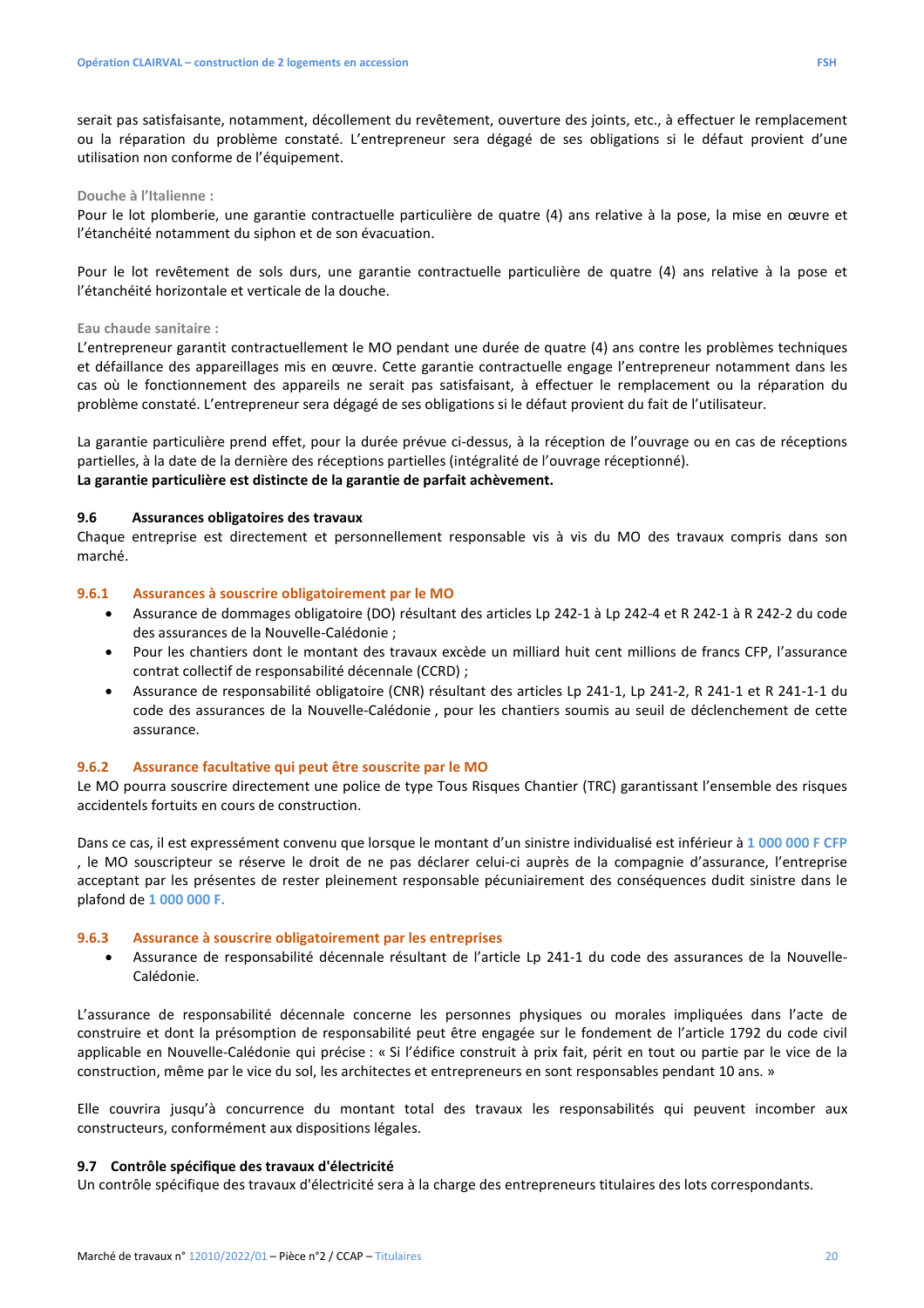Les entrepreneurs fourniront au maitre d'œuvre l'attestation de conformité de l'installation électrique, délivrée par le Comité Territorial pour la Sécurité des Usagers de l'Electricité (COTSUEL – délibération n°468 du 03 novembre 1982 rendue exécutoire par l'arrêté du 16 novembre 1982).

#### **ARTICLE 10 - RESILIATION ANTICIPEE**

Le marché pourra être résilié par anticipation et de plein droit, dans tous les cas prévus par le Cahier des Clauses Administratives Générales, applicable aux travaux de bâtiment faisant l'objet d'un marché privé (NF P03-001 – octobre 2017).

D'accord parties, en sus des cas prévus dans le CCAG marchés privés ci-dessus cité, Le MO pourra résilier le marché aux torts exclusifs du titulaire :

#### **10.1 Après mise en demeure restée infructueuse, lorsque :**

- a) L'inexécution d'une ou plusieurs de ses obligations contractuelles ou l'exécution tardive par le titulaire est de nature à compromettre la position (administrative et/ou financière) finale du MO dans la réalisation du projet ;
- b) Le titulaire contrevient aux obligations de la législation ou de la réglementation notamment du travail sou des assurances ;
- c) Le titulaire entrave le libre exercice du contrôle en cours d'exécution du contrat ;

La mise en demeure devra être notifiée par écrit et envoyée en recommandé avec accusé de réception ou remise contre émargement au destinataire ou son représentant. Le titulaire disposera d'un délai de quinze jours, à compter de la notification de la mise en demeure pour satisfaire aux obligations de celle-ci ou pour présenter ses observations.

d) Le titulaire contrevient à l'obligation d'assurance résultant de l'article Lp 241-1. Dans ce cas le/les contrevenants s'exposent également à la peine d'amende d'un montant de 8.500.000 F FCP prévue par l'article Lp 243-13 du code des assurances de la Nouvelle-Calédonie.

#### **10.2 Sans mise en demeure préalable, lorsque :**

- **a)** Le titulaire déclare lui-même et par écrit ne pas pouvoir exécuter ses engagements, sans qu'il soit fondé à invoquer un cas de force majeure ;
- b) Le titulaire s'est livré, à l'occasion de l'exécution de son marché, à des actes frauduleux ;
- c) Postérieurement à la conclusion du marché, le titulaire fait l'objet d'une interdiction d'exercer toute profession industrielle ou commerciale.

Dans tous les cas prévus aux paragraphes 10-1 et 10-2 ci-dessus, la décision de résiliation devra préciser que cette dernière est prononcée aux torts exclusifs du titulaire.

#### **10.3 Pénalités**

Par dérogation au CCAG applicable aux marchés privés, la résiliation du marché aux torts exclusifs du titulaire entraînera une pénalité à la charge de ce dernier d'un montant équivalent au minimum à 5% du montant du marché et au maximum à la plus-value liée à la conclusion d'un nouveau contrat en cas de non intervention de l'entreprise dans les délais requis ou de sa défaillance.

La résiliation du marché ne fait pas obstacle à l'exercice des actions civiles ou pénales contre le titulaire du marché.

#### **ARTICLE 11 - COMPENSATION CONVENTIONNELLE**

Il est convenu dès à présent la possibilité d'opérer compensation des créances et dettes réciproques, s'il devait en exister, même dans le cas de contrats ayant des liens économiques différents, mais ayant pour titulaires les parties signataires aux présentes.

#### **ARTICLE 12 - REGLEMENT DES DIFFERENDS ET LITIGES**

En cas de contestation, il en sera référé au directeur du MO, et la procédure de règlement des contestations sera celle instituée par les règlements contenus dans les documents généraux auxquels se réfère le marché, ainsi qu'à l'article 10 cidessus.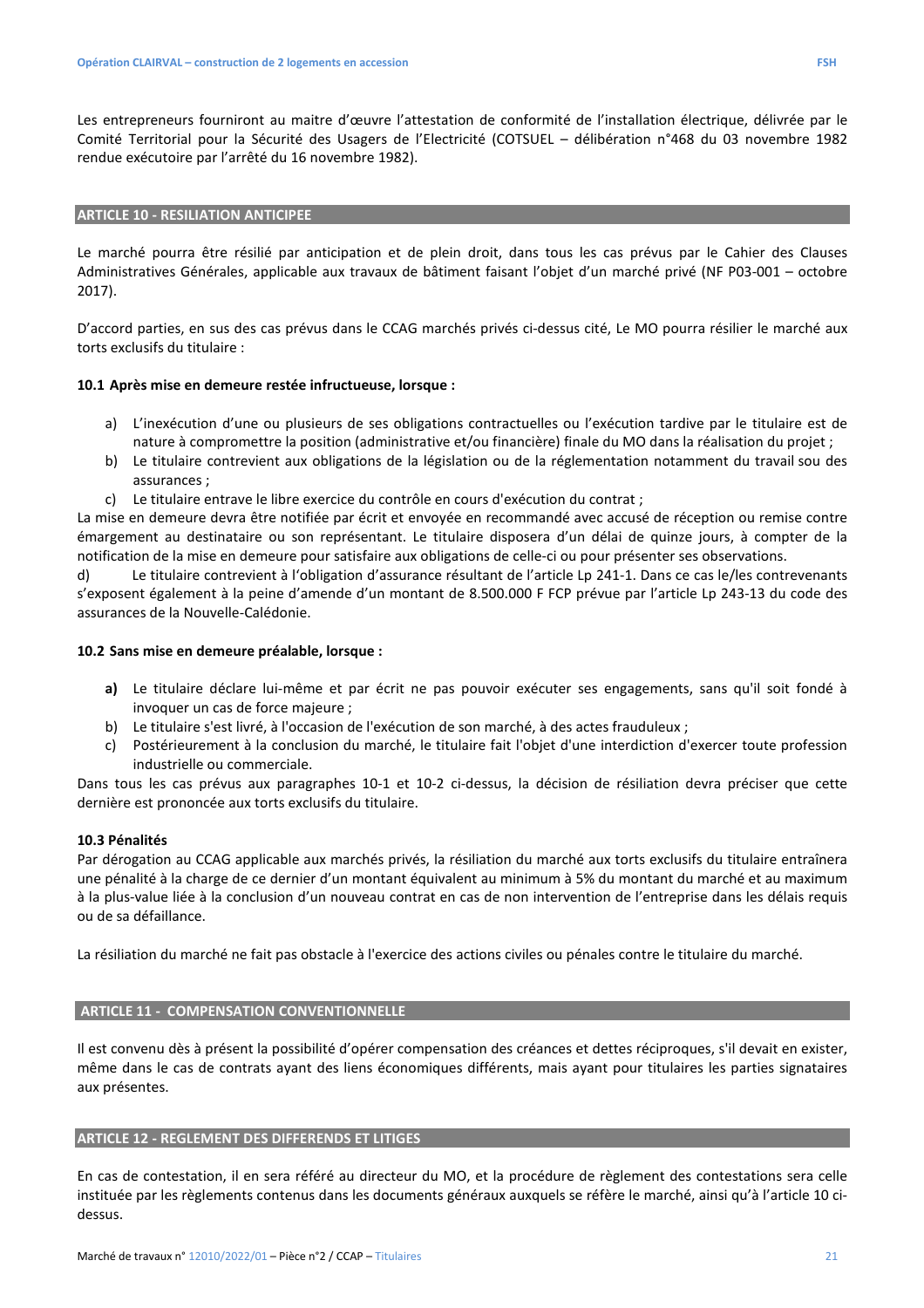Les litiges qui n'auront pas pu être réglés par conciliation, médiation ou un arbitrage seront portés devant le tribunal de NOUMEA.

### **ARTICLE 14 - DISPOSITIONS DEROGATOIRES AU CCAG**

Conformément à l'article 1 de la norme du CCAG NF P03-001 (octobre 2017), le présent article a pour objet de fixer la liste récapitulative des dérogations au CCAG afin de les rendre opposables aux parties signataires.

| <b>CCAP</b>     | Dérogatoire au CCAG | <b>Observations</b>                                                |
|-----------------|---------------------|--------------------------------------------------------------------|
| <b>Articles</b> | oui                 |                                                                    |
| Article 1       | X                   | Dérogation du CCAP : articles 4.2, 6,7 et 9<br>du CCAG             |
| Article 2       | X                   | Dérogation du CCAP : articles 4.3 et 4.4 du<br><b>CCAG</b>         |
| Article 3       | X                   | Dérogation du CCAP : articles 4.6, 9.1, 9.4,<br>11.1.2, 20 du CCAG |
| Article 4       | X                   | Dérogation du CCAP : articles 10, 7.3, 9.5,<br>9.7 du CCAG         |
| Article 5       | X                   | Dérogation du CCAP : articles 19 et 20 du<br><b>CCAG</b>           |
| Article 6       | X                   | Dérogation du CCAP : articles 8.2 et 15.3 du<br><b>CCAG</b>        |
| Article 7       | X                   | Dérogation du CCAP : article 8.3.1 du CCAG                         |
| Article 8       | X                   | Dérogation du CCAP : articles 5, 7 et 8 du<br><b>CCAG</b>          |
| Article 9       | X                   | Dérogation du CCAP : articles 15, 17, 18 et<br>23 du CCAG          |
| Article 10      | X                   | Dérogation du CCAP : articles 4.6.4 et 22 du<br><b>CCAG</b>        |
| Article 12      | X                   | Dérogation du CCAP : article 21 du CCAG                            |

Par ailleurs, au titre des dérogations, l'ensemble des références aux articles des codes : civil, travail, commerce... applicables en France métropolitaine sont remplacées par les références aux codes et Lois du pays applicables en Nouvelle-Calédonie.

Fait à Nouméa, le **JJ/MM/AAAA** en un (1) exemplaire original

*L'entrepreneur (1) :* 



## *Les entrepreneurs (1) :*

| 1 <sup>er</sup> cotraitant (mandataire) | $\mid$ 2 <sup>ième</sup> cotraitant |
|-----------------------------------------|-------------------------------------|
|-----------------------------------------|-------------------------------------|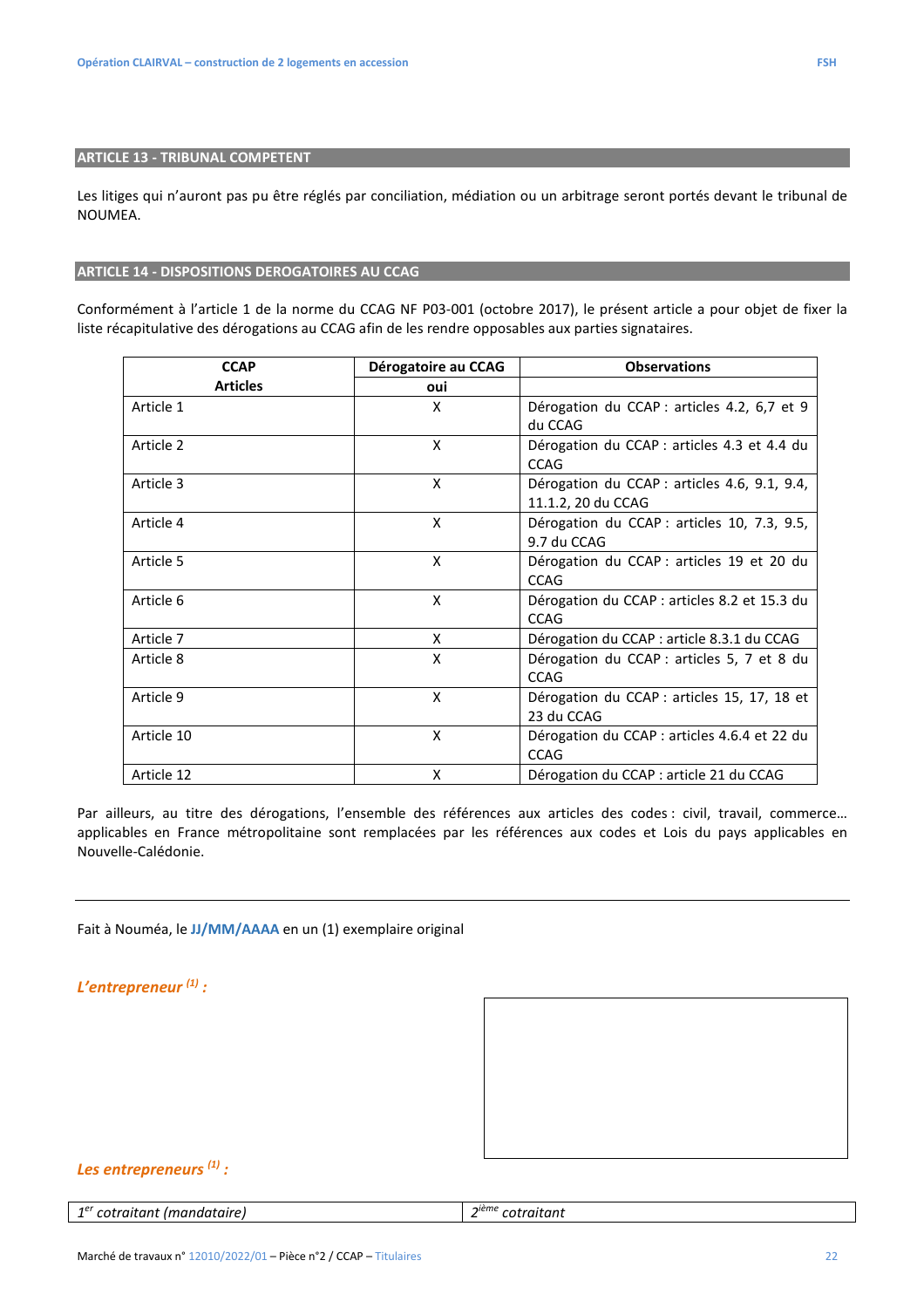*(1) Le nom de la personne apposant sa signature est reproduit en lettres capitales sous sa signature qui est précédée de la mention « Lu et Approuvé » + tampon* 

**Le Maître de l'Ouvrage** : **Eure du F.S.H. et par délégation,** 

Le Directeur Technique *Etienne VELUT*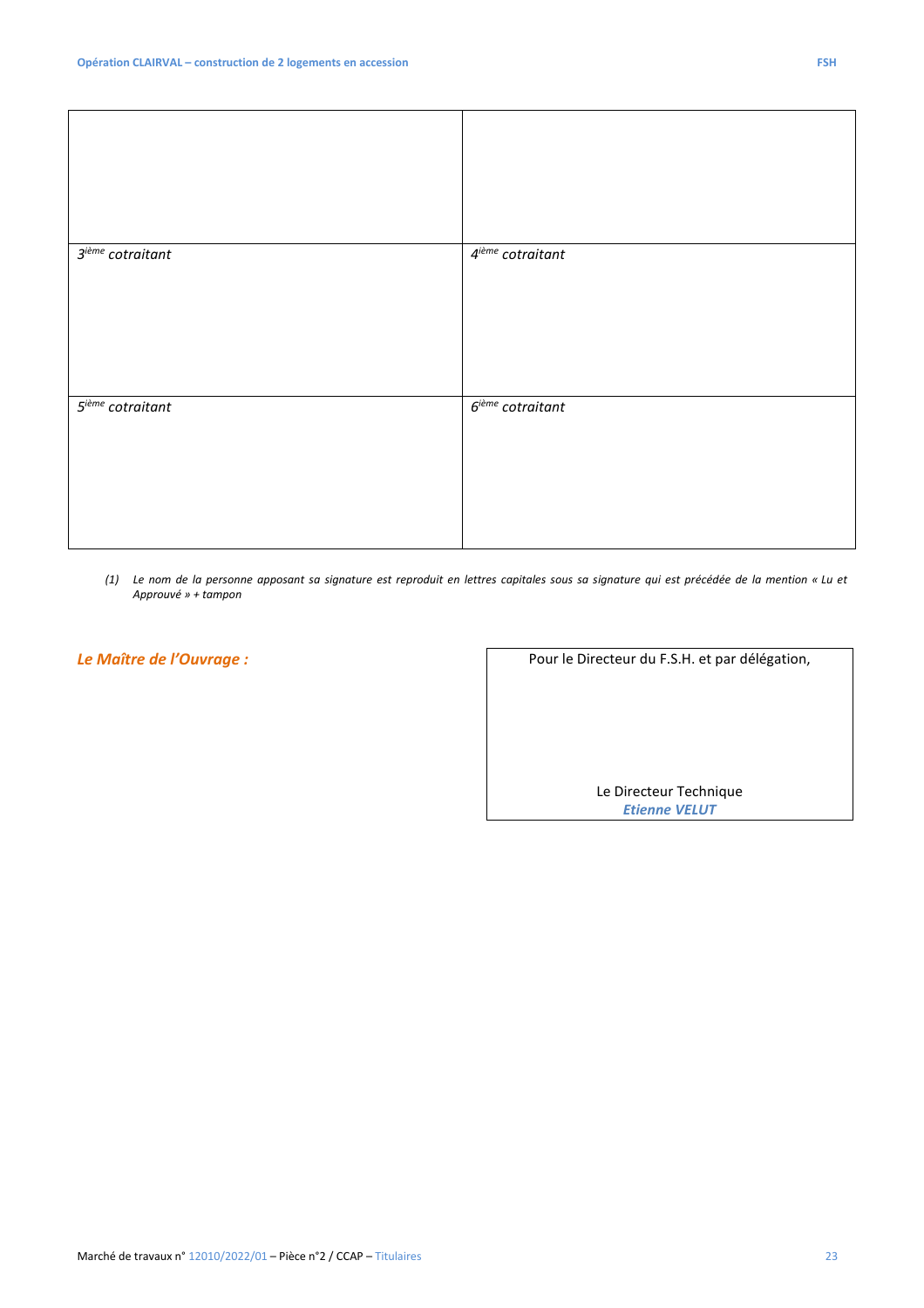## **ANNEXE 1 AU CCAP - GARANTIE PARTICULIERE PIECES ET MAIN D'OEUVRE**

L'entrepreneur **DENOMINATION SOCIALE ADRESSE**, représentée par **PRENOM ET NOM DU DIRIGEANT**, s'engage irrévocablement par la présente, à garantir le Maître de l'Ouvrage contre la dégradation et/ou le dysfonctionnement et/ou une mise en œuvre défectueuses, du (des) matériau(x) et fourniture(s) ci-après :

- **Revêtement sol souple :** l'entrepreneur garantit contractuellement le MO pendant une durée de trois (3) ans contre la mauvaise tenue des matériaux mis en œuvre. Cette garantie engage l'entrepreneur dans le cas où la tenue des matériaux et des fournitures ne serait pas satisfaisante (notamment décollement du revêtement, ouverture des joints, etc.) à effectuer le remplacement ou la réparation du problème constaté. L'entrepreneur sera dégagé de ses obligations si le défaut provient d'une utilisation non conforme de l'équipement.
- **Douche à l'Italienne :** 
	- o *pour le lot plomberie*, l'entrepreneur garantit contractuellement le MO pendant une durée de quatre (4) ans la pose ou la mise en œuvre et l'étanchéité notamment du siphon et de son évacuation.
	- o *pour le lot revêtement de sols durs*, l'entrepreneur garantit contractuellement pendant une durée de quatre (4) ans la pose et l'étanchéité horizontale et verticale de la douche.
- **Chauffe-eau solaire, photovoltaïque, cumulus :** l'entrepreneur garantit contractuellement le MO pendant une durée de quatre (4) ans contre les problèmes techniques et défaillance des appareillages mis en œuvre. Cette garantie contractuelle engage l'entrepreneur notamment dans les cas où le fonctionnement des appareils ne serait pas satisfaisant, à effectuer le remplacement ou la réparation du problème constaté. L'entrepreneur sera dégagé de ses obligations si le défaut provient du fait de l'utilisateur.

L'entrepreneur reconnait et accepte que la garantie particulière prenne effet à la réception de l'ouvrage pour la durée indiquée ci-dessus et a été informé que cette garantie particulière est distincte de la garantie de parfait achèvement.

Fait à Nouméa le **JJ/MM/AAAA** 

En deux exemplaires originaux

*Nom de l'entreprise Qualité du signataire*

*Prénom et Nom du dirigeant*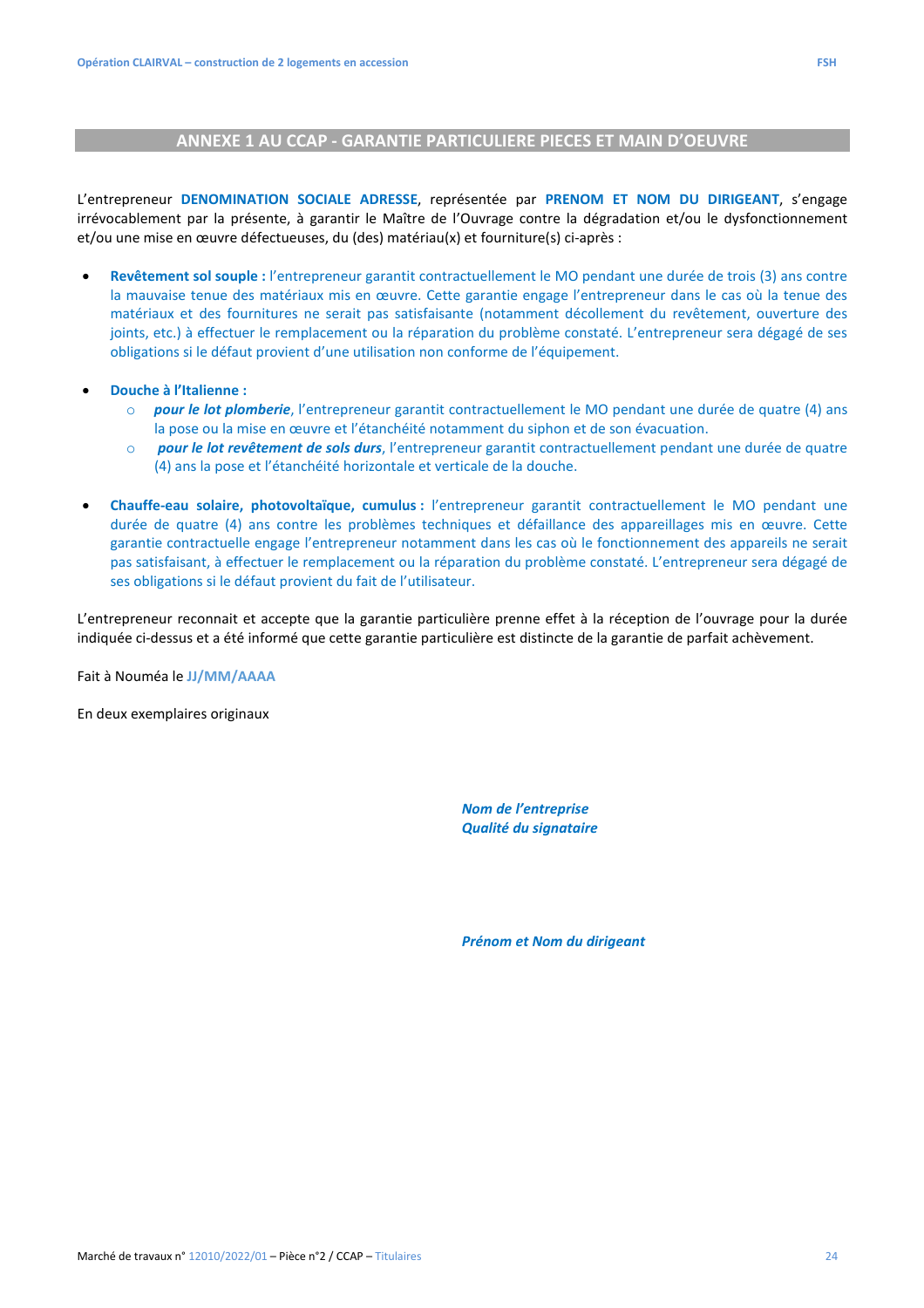## **ANNEXE 2 AU CCAP - MODELE DE PANNEAU DE CHANTIER**



#### **Extrait du code du travail de Nouvelle-Calédonie**

Source : www.juridoc.gouv.nc - droits réservés de reproduction et réutilisation des données

#### **Article R. 261-1**

Remplacé par la délibération nº 207 du 7 août 2012 - Art. 38, I.

Toute ouverture de chantier de travaux occupant au moins dix personnes pendant plus d'une semaine fait l'objet d'une déclaration auprès de l'inspecteur du travail mentionnant :

- l'adresse précise du chantier ;
- le maître(s) d'ouvrage : nom(s), adresse(s), téléphone(s), mail(s) ;
- la nature de l'ouvrage;
- la date présumée de début des travaux sur le chantier.

Si le chantier est soumis à coordination santé sécurité, les coordonnées du coordonnateur santé sécurité (nom, adresse, téléphone, mail) sont indiquées.

#### **Article R. 261-1-1**

Créé par la délibération n° 207 du 7 août 2012 - Art. 38, II.

Tout entrepreneur travaillant sur un chantier ayant donné lieu à la délivrance d'un permis de construire doit, pendant la durée de ce chantier, afficher sur ce chantier son nom, sa raison sociale ou sa dénomination sociale, son adresse, son numéro d'immatriculation au registre du commerce et des sociétés, ou au répertoire des métiers ou les deux.

L'affichage est assuré sur un panneau dont les indications sont lisibles de la voie publique.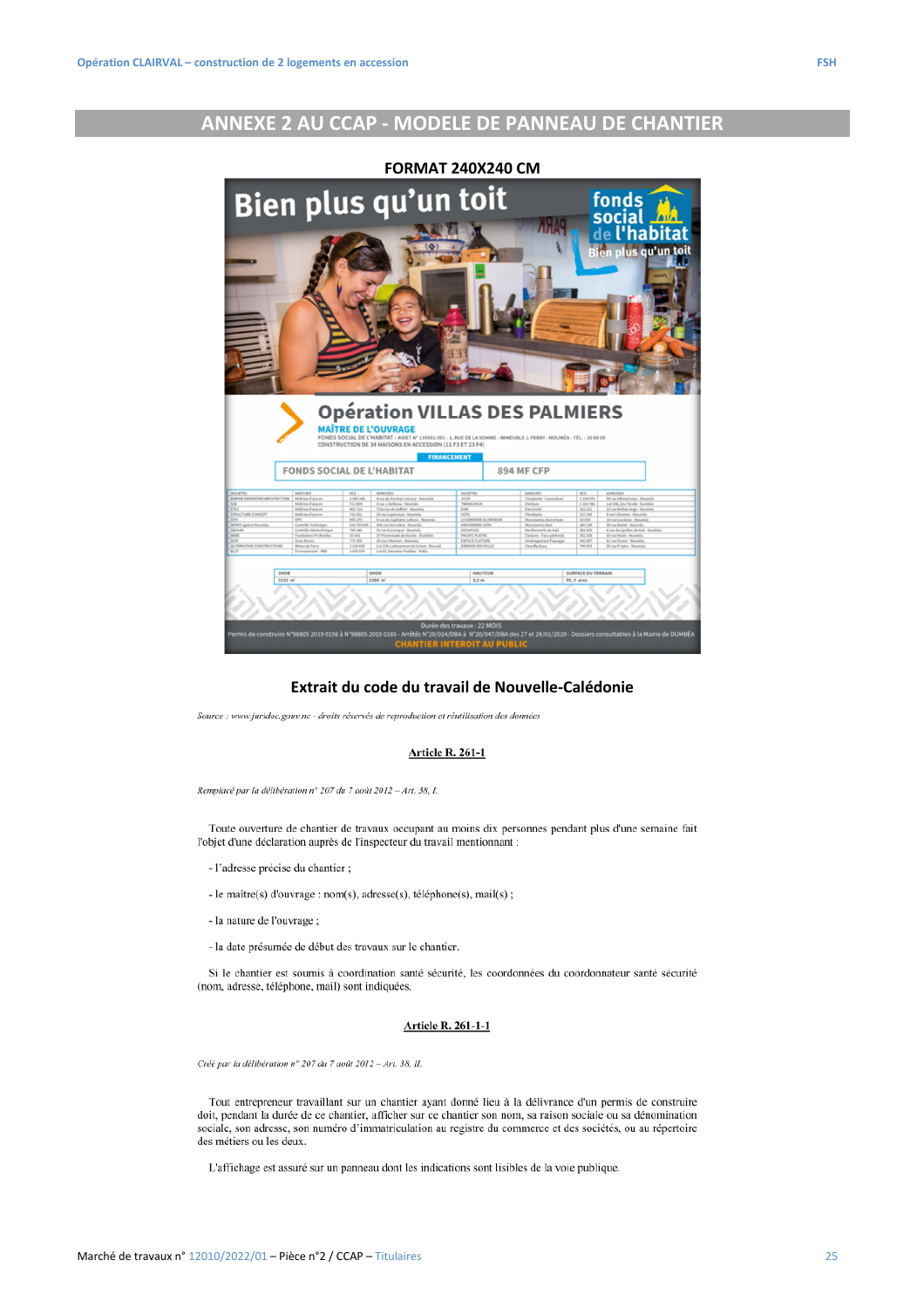## **C.1 Objet**

La présente annexe fixe les modes de gestion et de règlement du compte prorata.

## **C.2 Personne chargée de la tenue du compte prorata**

## **C.2.1 Désignation**

Le compte prorata est tenu :

dans le cas d'entrepreneurs groupés, par le mandataire ;

 dans le cas d'entrepreneurs non groupés, par le pilote nommé par le Maître de l'Ouvrage ou par l'entrepreneur qui lui serait substitué par décision du comité de contrôle ; A défaut, cette mission sera assuré par l'entrepreneur titulaire du lot principal.

## **C.2.2 Attributions**

La personne chargée de la tenue du compte, suivant les instructions du comité prévu par le C.3 et sous son contrôle :

- tient à jour une comptabilité distincte ;
- propose le budget initial et ses modifications ;
- propose les modalités des appels de fonds ;
- propose les barèmes prévus au C.5.2 ;
- établit périodiquement l'état des dépenses et des recettes et le porte à la connaissance des entrepreneurs ;
- informe le maître d'œuvre et le maître de l'ouvrage de la situation de chaque entreprise vis-à-vis du compte prorata ;
- établit le projet de décompte final du compte prorata.

## **C.2.3 Rémunération**

La rémunération hors TGC de la personne chargée de la tenue du compte prorata consiste en un pourcentage déterminé du montant toutes taxes comprises des dépenses imputées au compte prorata hors ladite rémunération.

Ce pourcentage est fixé par accord particulier entre cette personne et le comité de contrôle. À défaut d'accord, ce pourcentage est égal à 8 % des obligations visées au premier alinéa du présent article.

Cette rémunération complémentaire n'a pas lieu d'être lorsque le pilote nommé par le Maître de l'Ouvrage assure cette mission.

## **C.3 Comité de contrôle**

## **C.3.1 Composition et désignation**

Le comité de contrôle comportera un nombre impair de membres et, à défaut d'arrangements particuliers, au moins :

un représentant du ou des lots de structure (gros œuvre, charpente métallique) ;

 un représentant du groupe des lots de second œuvre (étanchéité, menuiserie, métallerie, sols, peinture, plâtrerie, isolation, etc.) ;

un représentant du groupe des lots d'équipement (plomberie, électricité, génie climatique, ascenseurs, etc.).

Chaque membre du comité est désigné à la majorité simple des entrepreneurs du groupe qu'il représente. Chaque entrepreneur de chaque groupe dispose d'un nombre de voix proportionnel à l'importance du montant initial de son marché par rapport à la somme des montants initiaux des marchés des entrepreneurs du même groupe.

Un membre suppléant, destiné à remplacer le membre titulaire en cas d'absence de celui-ci, sera également désigné dans les mêmes conditions.

Les membres du comité de contrôle sont désignés lors de la période de préparation.

La personne chargée de la tenue du compte prorata représente le groupe auquel elle appartient. Le maître d'œuvre peut être invité par le comité de contrôle à donner son avis.

## **C.3.2 Attributions**

Le comité a pour mission :

- de décider de l'engagement des dépenses communes imprévues ;
- de contrôler la tenue du compte et, en cas de contestation, d'accepter ou de refuser les factures présentées ;
- de statuer sur le solde et le règlement du compte prorata ;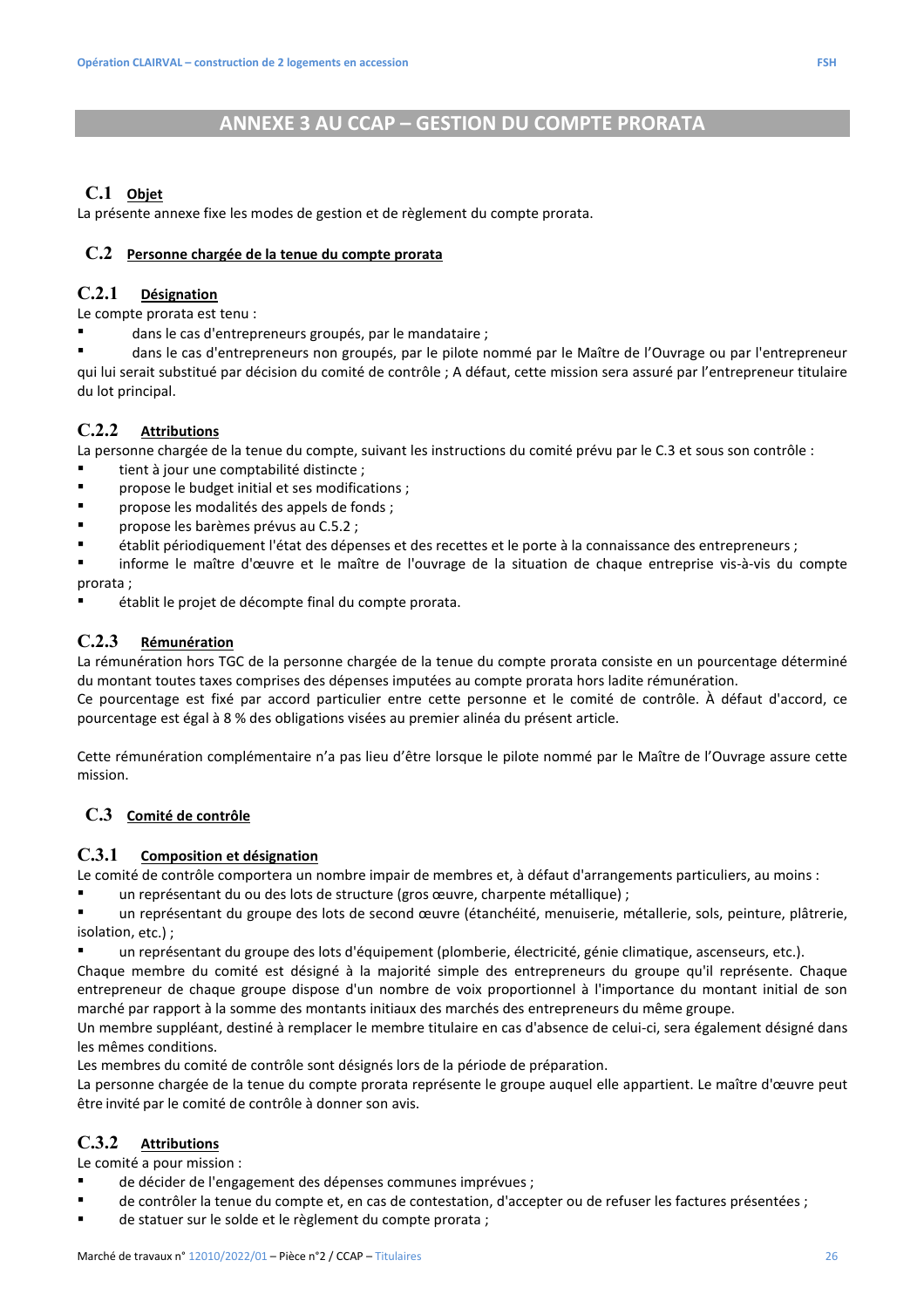et plus généralement de prendre, dans le cadre du marché, toute décision utile à la détermination des obligations de chaque entrepreneur et à la bonne gestion du compte prorata.

## **C.3.3 Réunions du comité de contrôle**

Le comité de contrôle se réunit périodiquement et, en cas de besoin, à la demande de la personne chargée de la tenue du compte prorata.

Les décisions du comité sont prises à la majorité des voix des membres, chaque représentant du groupe disposant d'une voix.

## **C.3.4 Rémunération**

Il n'est pas prévu de rémunération pour les membres du comité de contrôle, à l'exception de celle prévue au C.2.3.

## **C.4 Recettes du compte prorata**

En début de chantier, il est arrêté par accord entre les entrepreneurs un budget prévisionnel pour le compte prorata de manière à fixer le pourcentage permettant de déterminer l'acompte à verser à la personne chargée de la tenue du compte prorata. Il fixe également les modalités de ce versement.

Dans le cas où tous les entrepreneurs ne seraient pas désignés à l'ouverture du chantier, cet accord interviendra lorsque 50 % du montant de l'ensemble des travaux auront été traités.

La personne chargée de la tenue du compte prorata établit les factures ou appels de fonds :

 sur la base des montants des marchés de chaque entrepreneur communiqués par le maître d'œuvre, s'il est décidé de constituer un fonds de roulement ;

 puis mensuellement ou trimestriellement, sur la base des situations de travaux réalisés par chaque entreprise dont les montants sont communiqués par le maître d'œuvre. Les montants des factures ou appels de fonds précités sont payés à la personne chargée de la tenue du compte dans les 30 jours au plus tard à compter de leur réception. Ces paiements sont indépendants des règlements des acomptes ou du solde par le maître de l'ouvrage.

Sans qu'il soit besoin d'une mise en demeure préalable, les retards de paiement ouvrent droit pour le créancier au paiement d'intérêts moratoires au taux égal au taux de l'intérêt légal en matière commerciale en vigueur localement majoré de six (6) points. Lorsque les frais de recouvrement exposés sont supérieurs au montant de cette indemnité forfaitaire, le créancier peut demander une indemnisation complémentaire, sur justification.

Sont inscrites au crédit du compte prorata, les recettes provenant de la location ou de la récupération des installations, matériels, etc., ayant donné lieu à inscription au débit de ce compte.

## **C.5 Dépenses du compte prorata**

## **C.5.1 Conditions d'inscription**

Les inscriptions au compte prorata doivent être justifiées par les entreprises prestataires au moyen de factures ou d'attachements qui sont établis en trois exemplaires, l'un pour le créancier, les deux autres pour la personne chargée de la tenue du compte prorata.

Chaque entrepreneur renonce expressément à demander le paiement des factures qu'il n'aurait pas produites à la personne chargée de la tenue du compte dans un délai de deux mois à compter de la réalisation de la prestation et au plus tard 15 jours après la réception des travaux.

## **C.5.2 Imputations au compte prorata**

#### **C.5.2.1**

Les dépenses imputées au compte prorata comprennent :

- les frais de la main-d'œuvre d'exécution de l'entreprise ;
- les frais de matériels, les fournitures rendues chantier aux prix facturés à l'entreprise ;
- les prestations réalisées par des tiers.

## **C.5.2.2**

#### **Chacun de ces postes est calculé :**

 soit sur la base de justifications détaillées : pour les frais de la main-d'œuvre d'exécution, les attachements devront indiquer le temps passé ainsi que le nom et la qualification de l'ouvrier ;

- soit sur la base d'un barème approuvé par le comité de contrôle ;
- soit sur la base des prix unitaires du marché, éventuellement affectés d'un rabais fixé par le comité de contrôle;
- soit sur devis approuvé par le comité de contrôle.